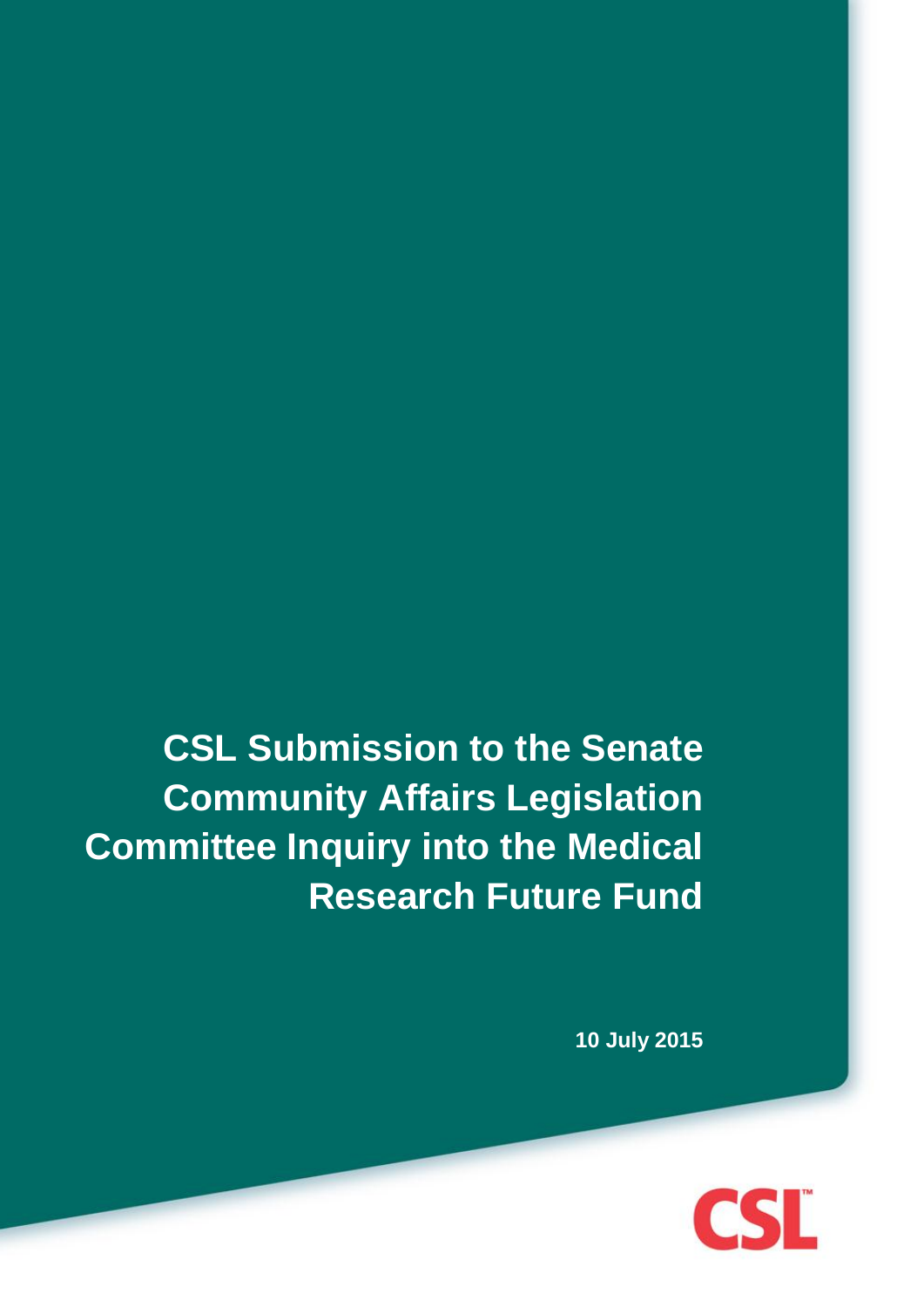

## <span id="page-1-0"></span>**Summary of comments and recommendations**

In May 2015, the Commonwealth Government proposed to establish the Medical Research Future Fund, designed to provide a significant and stable supply of funding for medical research in Australia. The proposed legislation was subsequently referred to the Senate Community Affairs Legislative Committee which is due to report on the 10<sup>th</sup> August 2015.

CSL develops, manufactures, and markets biopharmaceutical products to treat and prevent serious human medical conditions. CSL is Australia's largest biotechnology company and a global leader in plasma-derived therapies and protein-based medicines. The CSL Group, headquartered in Melbourne Australia, operates globally while maintaining a substantial research and development presence in Melbourne. CSL has a successful track record in the development of innovative medicines for global markets.

CSL is an important component of Australia's health research and development sector. We are one of the few Australian-based companies that has the skills and resources to develop Australian medical research into products for sale into global markets. As such, we have a strong interest in the size and quality of the Australian medical research base. CSL welcomes the opportunity to participate in the Senate's review.

In summary, CSL is a wholehearted supporter of the MRFF initiative which represents a visionary measure that could substantially enhance the medical research sector in Australia. It will increase the value of the Australian medical and pharmaceutical sectors to the Australian economy, and enhance the health and wellbeing of the community.

This submission provides some observations on how the fund might best meet this bold objective, and seeks to place the fund within the overall context of the medical research space.

#### **The MRFF is a welcome boost to medical research funding in Australia**

The contributions of the broader health and medicines sectors to Australia have been and are substantial. Their contribution is intimately linked to health and medical research in Australia. Enhanced investment in medical research will help ensure a continuing flow of internationally competitive research discoveries capable of being turned into products, and a critical mass of highly trained and skilled medical scientists that can undertake the research and turn these discoveries into therapies. This will deliver health and wellbeing benefits as well as economic benefits to the community.

The MRFF has the potential to significantly enhance the sector by close to doubling government funding over the next decade. If the MRFF progresses as the Commonwealth Government has suggested, it will increase the overall level of government support for medical research from 0.06% of GDP to closer to 0.1%, representing a welcome increase in funding for a sector of the economy that, despite its relatively small size, is very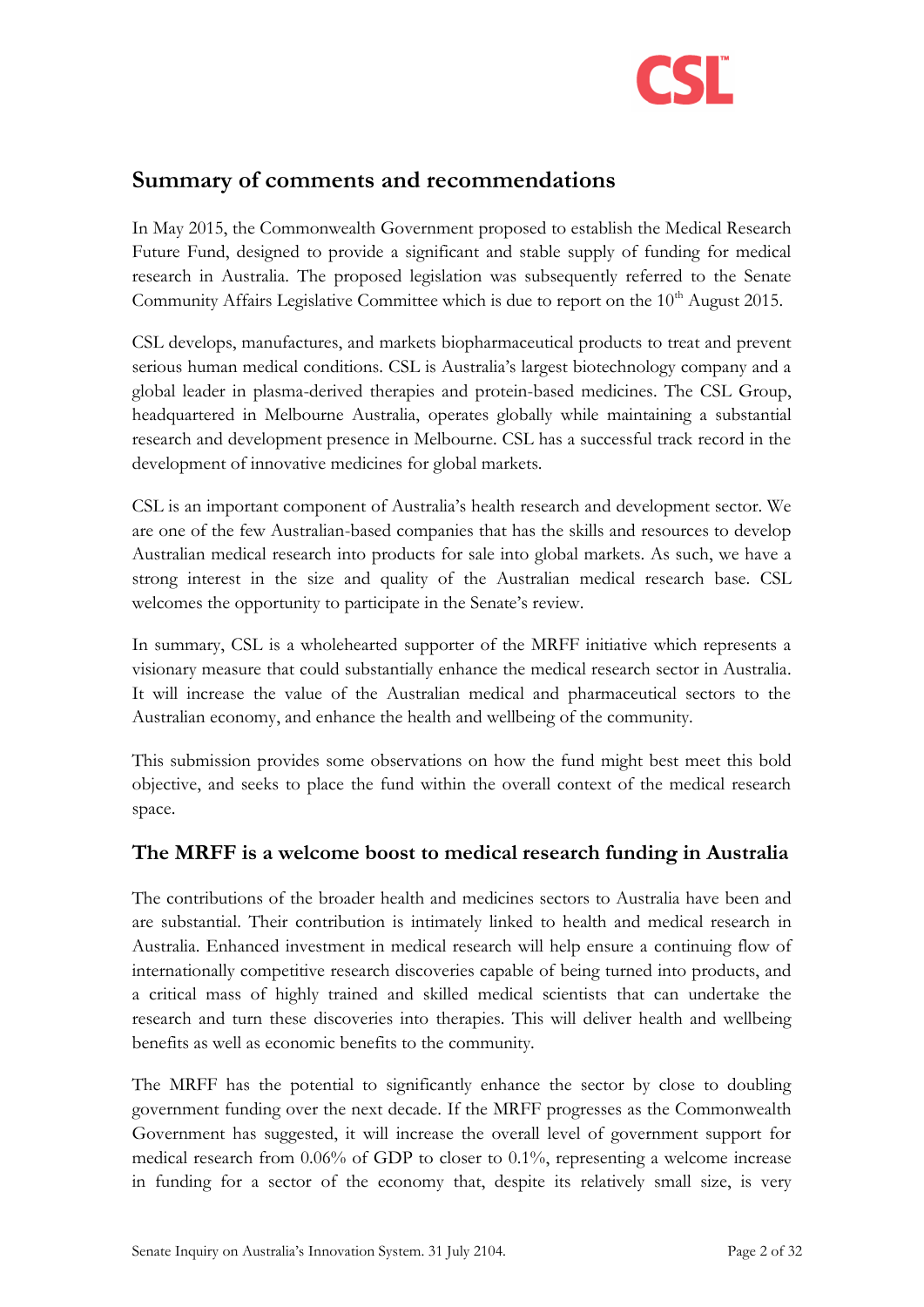

successful. The MRFF will raise Australia's overall expenditure on medical research to around the average level of our OECD peers, close to the level of expenditure in the UK in terms of percentage of GDP.

#### **The MRFF should focus on translational research**

CSL believes that medical research is disproportionately productive in economic, health and wellbeing terms. Australia should therefore aspire to being well above the OECD average. There are, however, many calls on the public purse. This aspiration can best be fulfilled if a significant portion of the MRFF is directed at translational research, which would in turn recruit substantial additional and complementary research funding from the commercial sector.

Translational research involves identifying development candidates developed during the discovery phase and funding their transition from the necessary animal experiment to proof-of-principle in human clinical trials. It sits at the cusp between academic and commercial medical research and represents the key step to recruiting commercial investment. CSL believes that it is under-resourced in Australia and that this impedes the overall productivity of the medical research sector.

Accordingly, CSL recommends that the MRFF should, in its steady state, allocate at least 20% of its available disbursements to translational research.

#### **The proposed MRFF legislation**

In terms of the specifics of the MRFF, CSL is broadly supportive of the amended proposed legislation but has some observations that should be considered. Specifically:

- the MRFF should place considerable importance on funding projects that foster additional private sector investment in medical research;
- the MRFF supports a wide range of possible disbursement avenues, including to corporations. In supporting corporations, it is important to ensure that MRFF funds do not simply replace the R&D that they should anyway undertake;
- the MRFF should be cautious in funding late-stage commercialisation of medical research in Australia, which is predominantly a private-sector activity. Otherwise, there is a high risk that the funding will see no more success than previous commercialisation measures, and will in any case substitute for investment that businesses themselves should undertake. MRFF funds should be directed more at resolving scientific uncertainty than commercial risk;
- the MRFF must not evolve into a supplementary source of funds that, in practice, makes up for shortfalls in government support for medical research that should be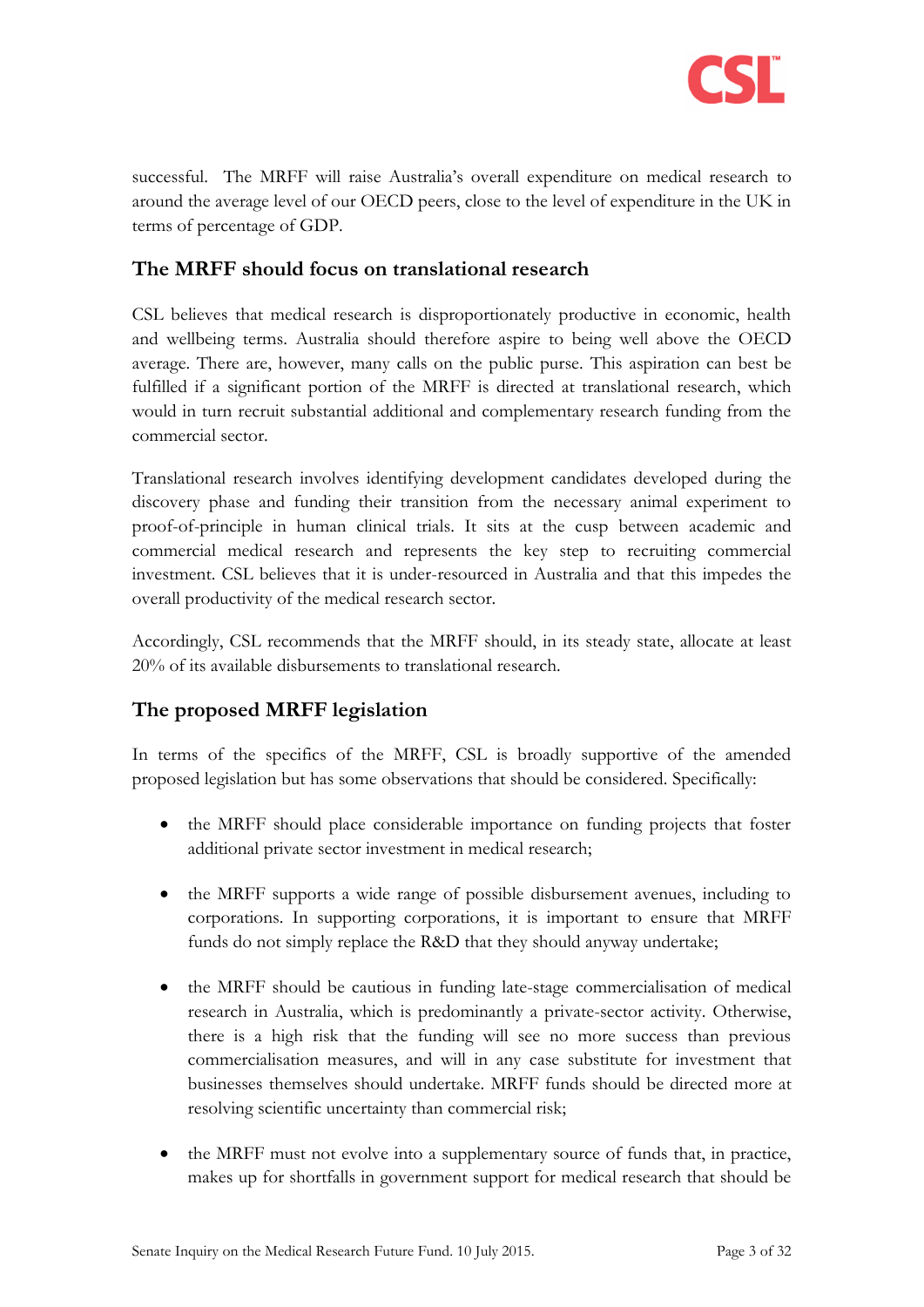

non-discretionary even when budgets are tight. The benefits that CSL perceives from the MRFF are dependent upon governments' continued commitment to funding existing avenues of support for medical research;

- it is important that the MRFF and NHMRC have separate but complementary roles in medical research, and that they do not as a practical matter coalesce into a single fund. The governance arrangements in respect of the relationship between the MRFF and NHMRC provide some safeguard that this will be not be the case; and
- there is nevertheless a risk that disbursement of MRFF funds through existing funding bodies such as the NHMRC and COAG will effectively subjugate MRFF priorities to their own; and
- to mitigate these risks, the Advisory Board should be required to prepare a report, attached to the Health Minister's report to Parliament, on compliance of disbursements with the MRFF's strategy and priorities.

## **The MRFF should be seen in the context of a broader policy**

CSL believes that the MRFF should be seen as one component of a broader policy towards medical research and innovation, each of which is necessary to maximise the value of medical research to the community. In CSL's view, this broader policy should have five key strands:

- continued high levels of state and Commonwealth government support for education, basic science and early stage research, in which the private sector will not typically invest, which generates
	- o substantial knowledge spillovers;
	- o the necessary ongoing supply of skilled scientists; and
	- o sufficient basic research to underpin later and more targeted research efforts.
- continuation of the role of the NHMRC in funding discovery, translation research and clinical research that is unlikely to prove attractive to the private sector;
- addressing the dearth of translational research in Australia by means of continued funding from the NHMRC but, particularly, a targeted funding priority by the MRFF in order to:
	- o increase the pool of sound research projects that Australian firms like CSL can take forward, addressing what is otherwise a very thin market; and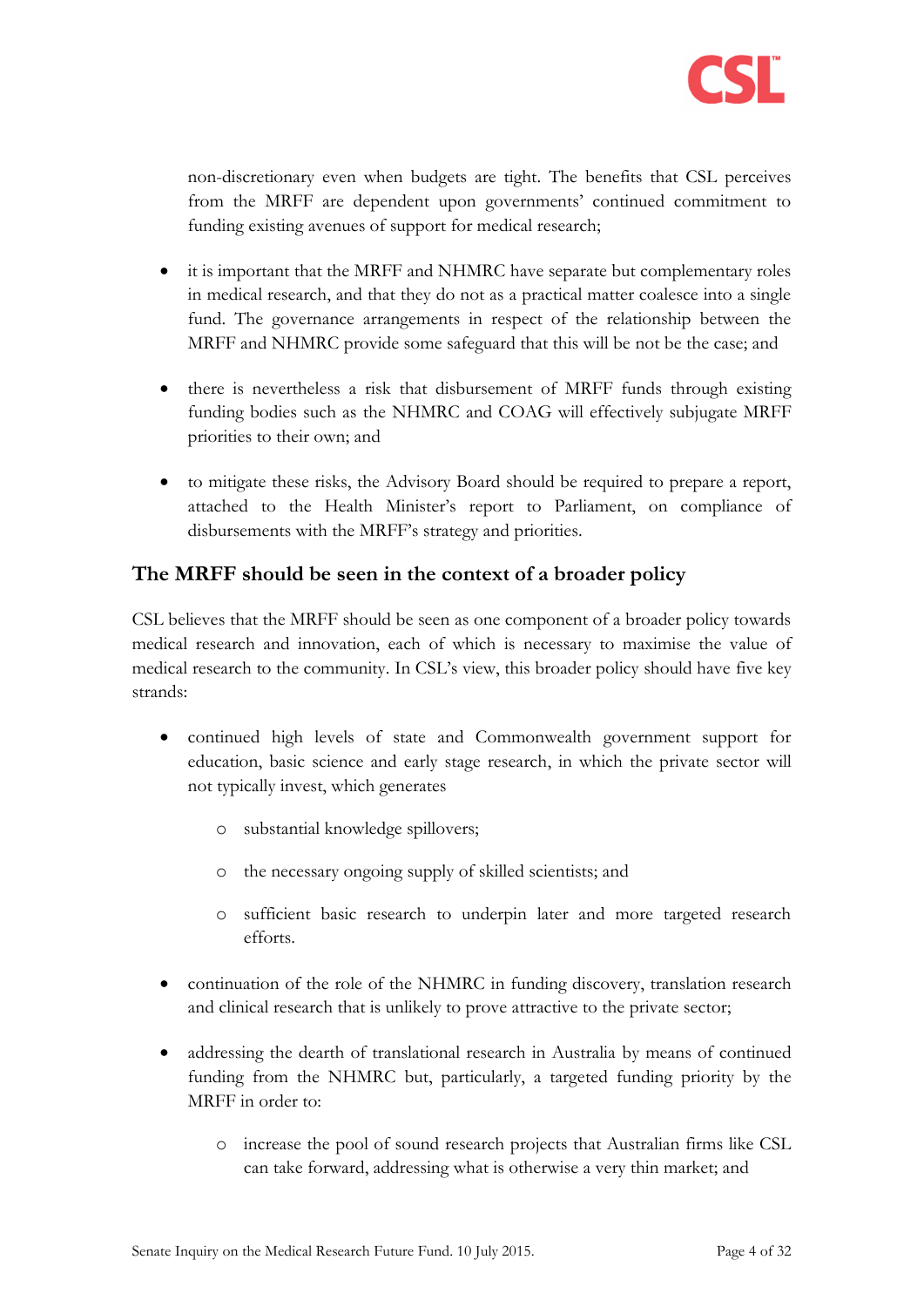

- o encouraging greater expenditure on medical research by businesses in the clinical research phases, raising the overall level of expenditure on medical research in the community;
- continued support for business R&D through tax offsets at current rather than proposed levels, because economically valuable knowledge spillovers arise from clinical development (and business R&D outside of the medical research sector); and
- urgent action to address Australia's lack of competiveness as a location for the manufacture of innovative products that derive from its research base, so that Australia can reap the full benefits of its medical research. CSL believes that this is best addressed by introducing an advanced manufacturing tax which offers competitive rates of corporate tax on advanced manufacturing that takes place in Australia and which derives a large proportion of its value from Australian intellectual property. CSL has set out this recommendation in detail in its submission to the Government's Better Tax Review.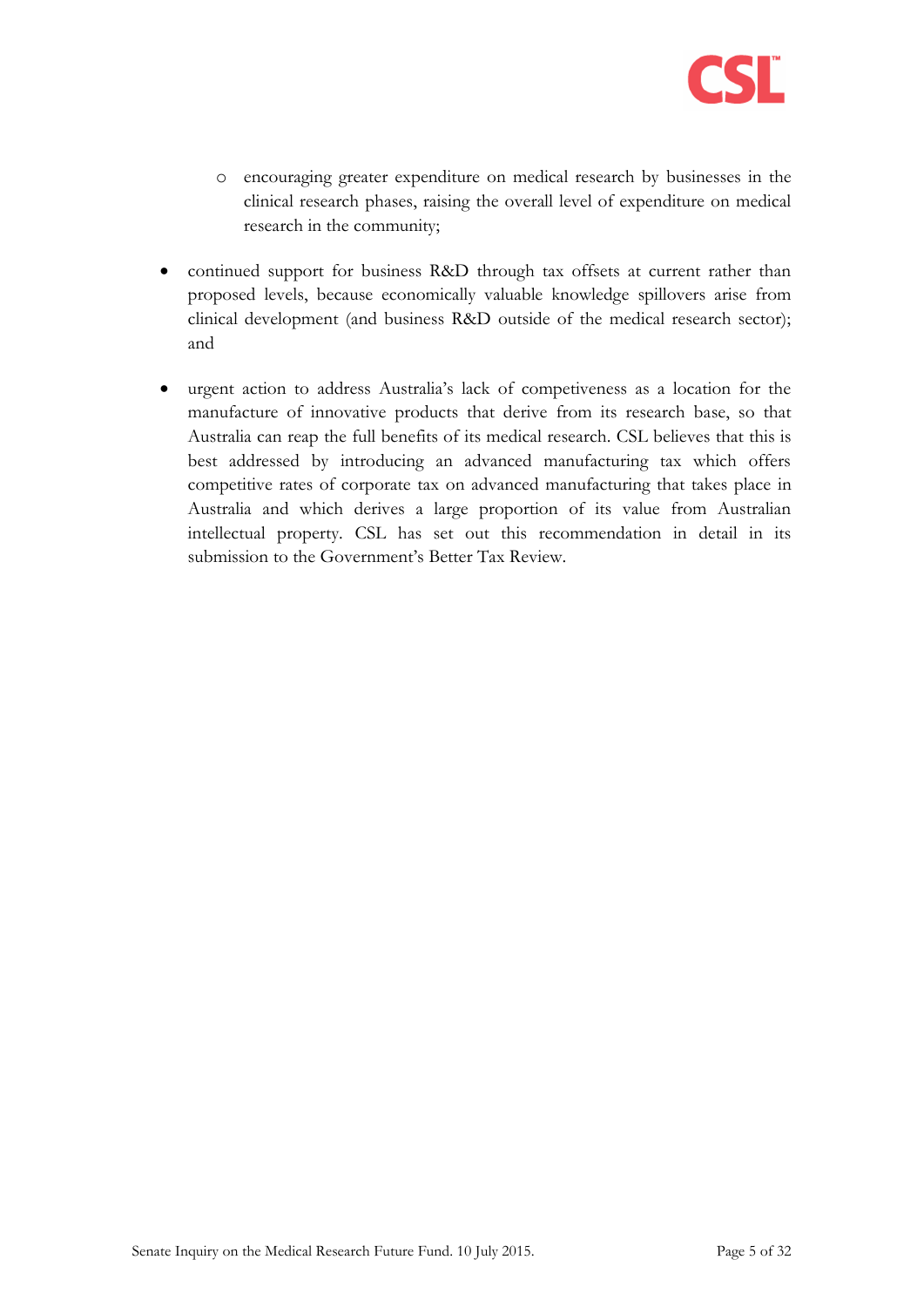

# **Table of contents**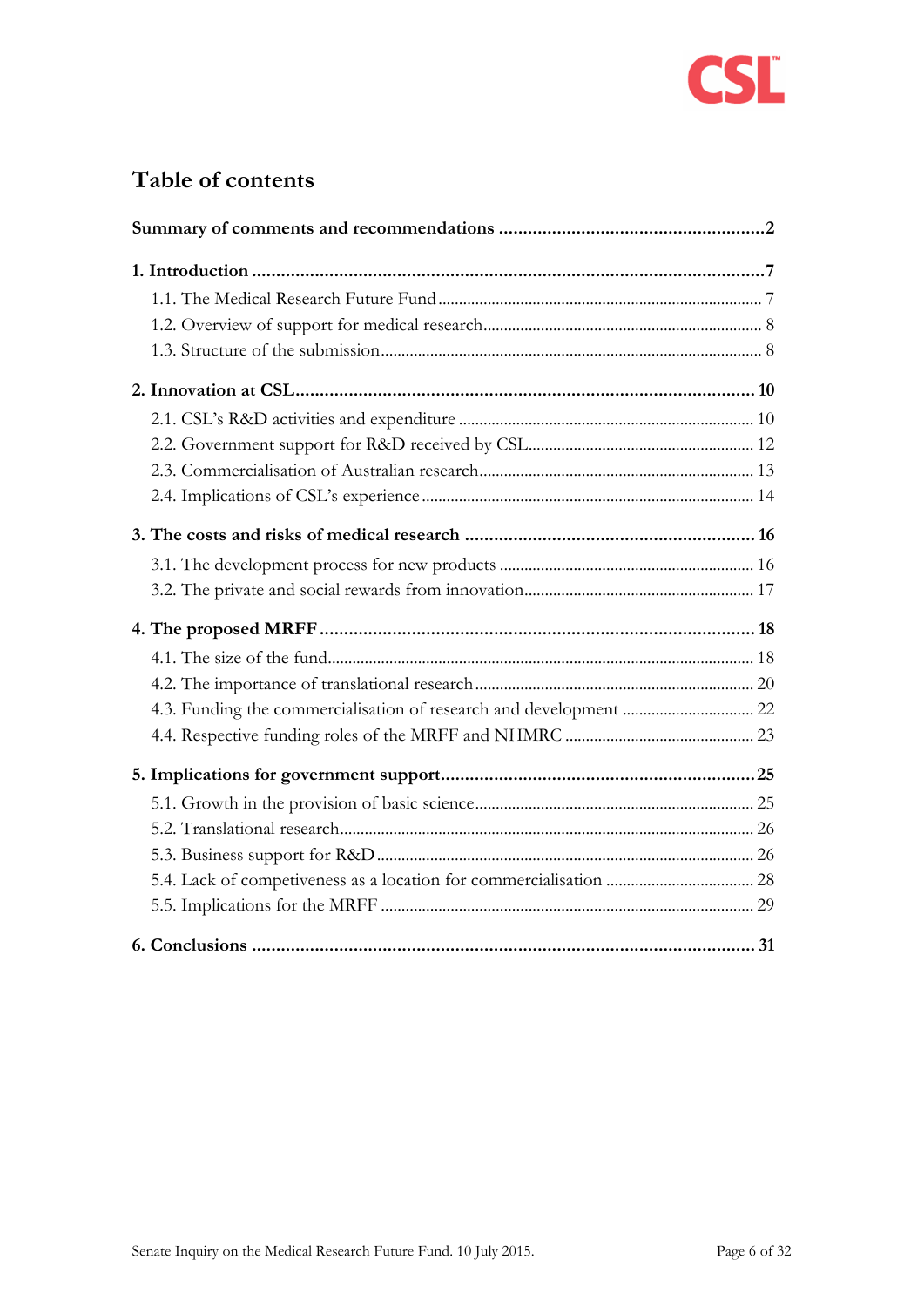

# <span id="page-6-0"></span>**1. Introduction**

CSL develops, manufactures, and markets biopharmaceutical products to treat and prevent serious human medical conditions. CSL is Australia's largest biotechnology company and a global leader in plasma-derived and protein-based therapies. The CSL Group, headquartered in Melbourne Australia, operates globally while maintaining a substantial research and development ('R&D') presence in Melbourne.

CSL has a successful track record in the development of innovative medicines for global markets. Our Australian operations have and continue to play a pivotal role in that development process. Fulfilling this role involves substantial expenditure on R&D to develop new medicines, with the large risks that this entails. It also requires substantial R&D to maintain, develop and improve the existing portfolio of therapeutic products for global markets.

CSL is an important component of and significant player in Australia's health research and development sector. We are one of the few Australian-based companies that has the skills and resources to develop Australian pharmaceutical and health research into products for sale into global markets. As such, we have a strong interest in the size and quality of the Australian health research base. CSL welcomes the Medical Research Future Fund ('MRFF') initiative as a means of enhancing that base.

## <span id="page-6-1"></span>**1.1. The Medical Research Future Fund**

On 27 May 2015, the Commonwealth Government introduced the *Medical Research Future Fund Bill 2015* into the House of Representatives. This proposed to establish the MRFF, designed to provide a significant and stable supply of funding for medical research in Australia.

Initially, the fund was to be established through a \$1bn transfer from the uncommitted balance of the Health and Hospitals Fund. This would allow a planned \$10m distribution in 2015/16 and estimated disbursements of \$400m over the next four years. The government has indicated that the MRFF could reach its target capital level of \$20bn by the middle of 2020<sup>1</sup> which, if achieved, could deliver disbursements of \$1 billion per year in 2022-23.<sup>2</sup>

<sup>1</sup> Commonwealth, *Parliamentary Debates*, House of Representatives, 27 May 2015, (Joe Hockey – Treasurer) at [http://parlinfo.aph.gov.au/parlInfo/genpdf/chamber/hansardr/2f554bb1-776c-4c6f-b693-](http://parlinfo.aph.gov.au/parlInfo/genpdf/chamber/hansardr/2f554bb1-776c-4c6f-b693-214bf49ecaa3/0005/hansard_frag.pdf;fileType=application%2Fpdf) [214bf49ecaa3/0005/hansard\\_frag.pdf;fileType=application%2Fpdf](http://parlinfo.aph.gov.au/parlInfo/genpdf/chamber/hansardr/2f554bb1-776c-4c6f-b693-214bf49ecaa3/0005/hansard_frag.pdf;fileType=application%2Fpdf)

<sup>2</sup> Research Australia (2014) M*edical Research Future Fund*, accessed 3 July 2015 at http://www. researchaustralia.org/mrff/mrff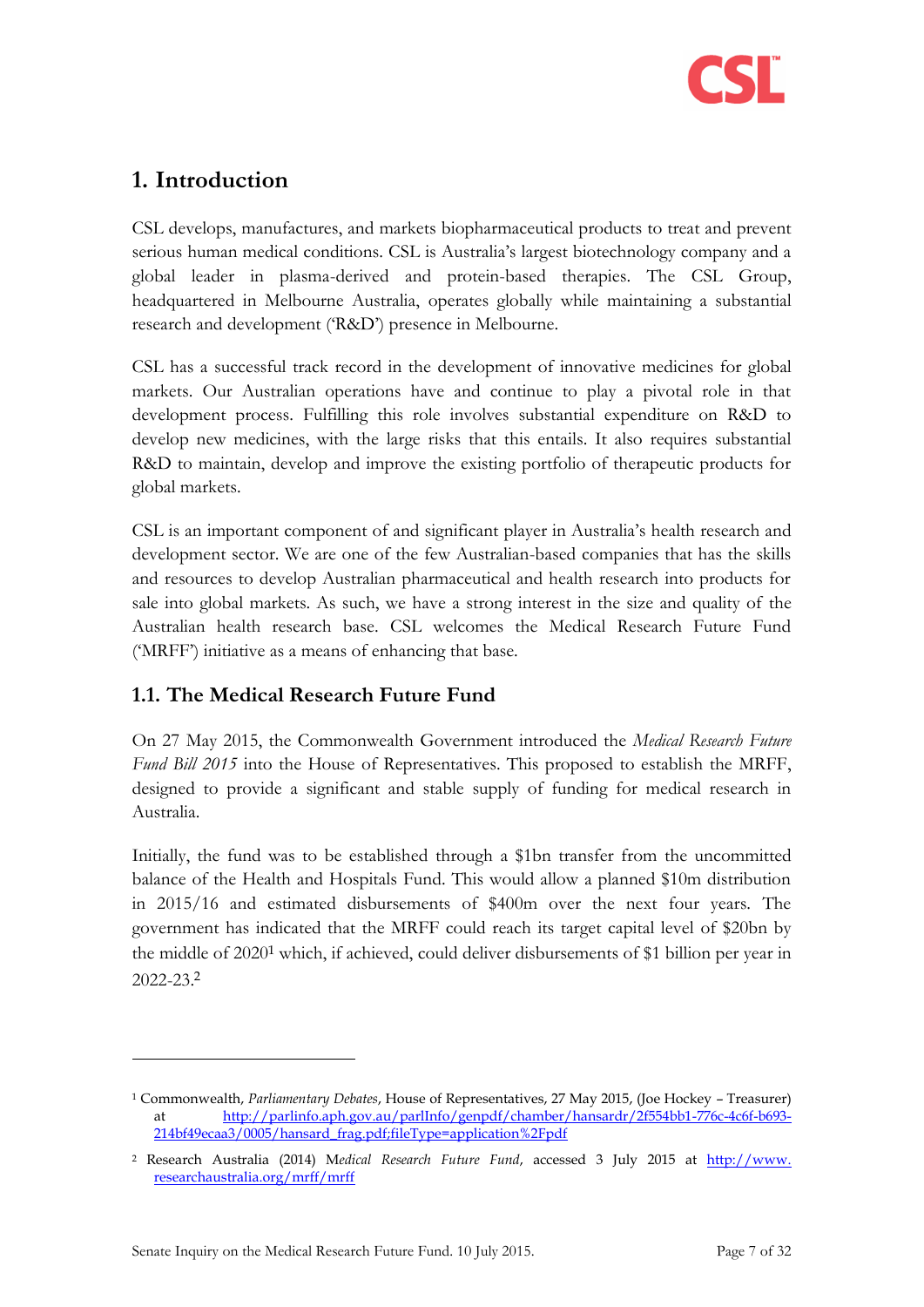

Although the fund was originally planned to commence 1 August 2015, the Bill was subsequently referred to the Senate Community Affairs Legislative Committee which is due to report on 10 August 2015.<sup>3</sup>

CSL is a wholehearted supporter of the MRFF initiative, which represents a visionary measure that could substantially enhance the medical research sector in Australia. It will increase the value of the Australian medical and pharmaceutical sectors to the Australian economy, and enhance the health and wellbeing of the community. We welcome the opportunity to participate in the Senate's review.

## <span id="page-7-0"></span>**1.2. Overview of support for medical research**

CSL believe that, if the MRFF is properly targeted at those aspects of medical research that would benefit most from additional government funding, then it will significantly improve the health and wellbeing of Australians. 4

The research pathway, from early basic science to commercial products and services used in day to day health care, comprises a number of linked but otherwise discreet stages, each of which has its own unique characteristics. At the earliest stage, broad based funding of education and basic science is most important. At the later stages, as innovative products enter the market, ensuring Australia is a competitive location from which to manufacture is most important.

The MRFF is a critical initiative that will underpin valuable medical and health research, but it is important to recognise that no single program is capable of driving Australian innovation in this area. The MRFF should therefore be seen as one part of a broader strategy, made up of a number of different government policy measures which collectively maximise the value of Australia's medical research and development base, for the benefit of all Australians.

#### <span id="page-7-1"></span>**1.3. Structure of the submission**

-

In order to assist the Committee, CSL has reviewed the proposed legislation for the MRFF set against this policy objective, as follows:

 section [2](#page-9-0) provides an overview of CSL and the importance of R&D to the organisation, before reviewing the policy considerations that derive from CSL's experience of undertaking R&D and commercial manufacture in Australia;

<sup>3</sup> Parliament of Australia (2015) *Medical Research Future Fund Bill 2015*, accessed 3 July 2015 at [http://www.aph.gov.au/Parliamentary\\_Business/Bills\\_Legislation/Bills\\_Search\\_Results/Result?bId](http://www.aph.gov.au/Parliamentary_Business/Bills_Legislation/Bills_Search_Results/Result?bId=r5397) [=r5397](http://www.aph.gov.au/Parliamentary_Business/Bills_Legislation/Bills_Search_Results/Result?bId=r5397)

<sup>4</sup> Supplementary Explanatory Memorandum, Medical Research Future Fund Bill 2015 (Cth)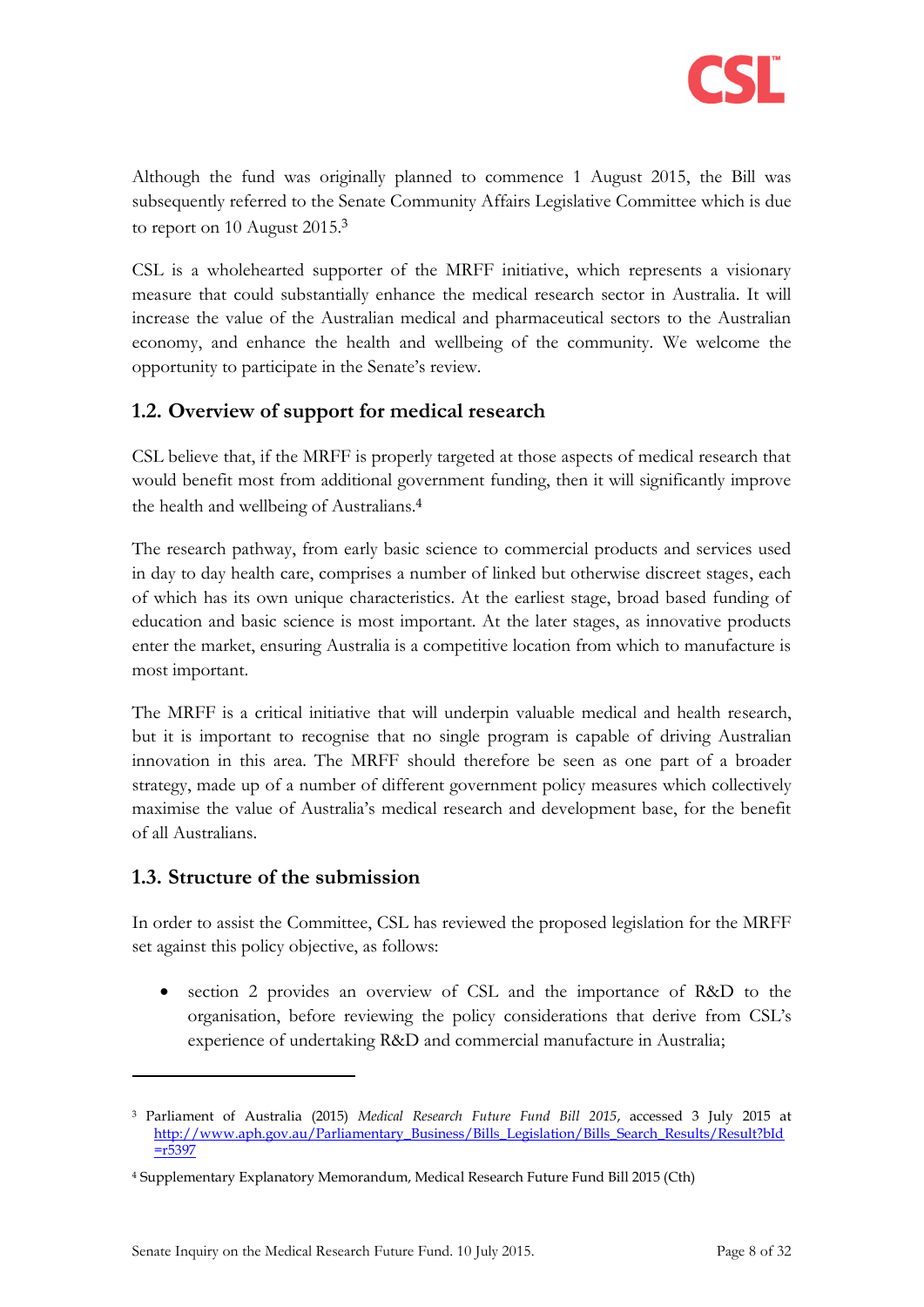

- section [3](#page-15-0) describes the overall medical research pathway, from discovery to treatment, which is costly and uniquely risky, in order to assess the role that governments should play in medical research;
- in that context, section [4](#page-17-0) sets out what we consider should be the priorities for the MRFF and outlines a number of issues raised by the draft legislation;
- section [5](#page-24-0) sets out the MRFF in the broader context of government policy towards the medical research and development sector; and
- section [6](#page-30-0) presents some concluding remarks.

The Committee should also be aware that CSL has previously made a number of submissions that address government support for medical research, development and commercialisation in Australia upon which this submission draws.<sup>5</sup>

<sup>5</sup> See: CSL (December 2006) *Submission to the Productivity Commission Research Study into Public Support for Science and Innovation in Australia*; CSL (April 2008) *Submission to the Review of the National Innovation System*; CSL (March 2012) *Submission to the McKeon Strategic Review of Health and Medical Research*; CSL (July 2014) *CSL Submission to the Senate Reference Committee Inquiry into Australia's Innovation System*; CSL (December 2014) *Boosting the commercial returns from research, a CSL submission to the Department of Education and the Department of Industry;* and CSL (July 2015) *CSL submission to the Treasury in response to the "Re:think" tax discussion paper*.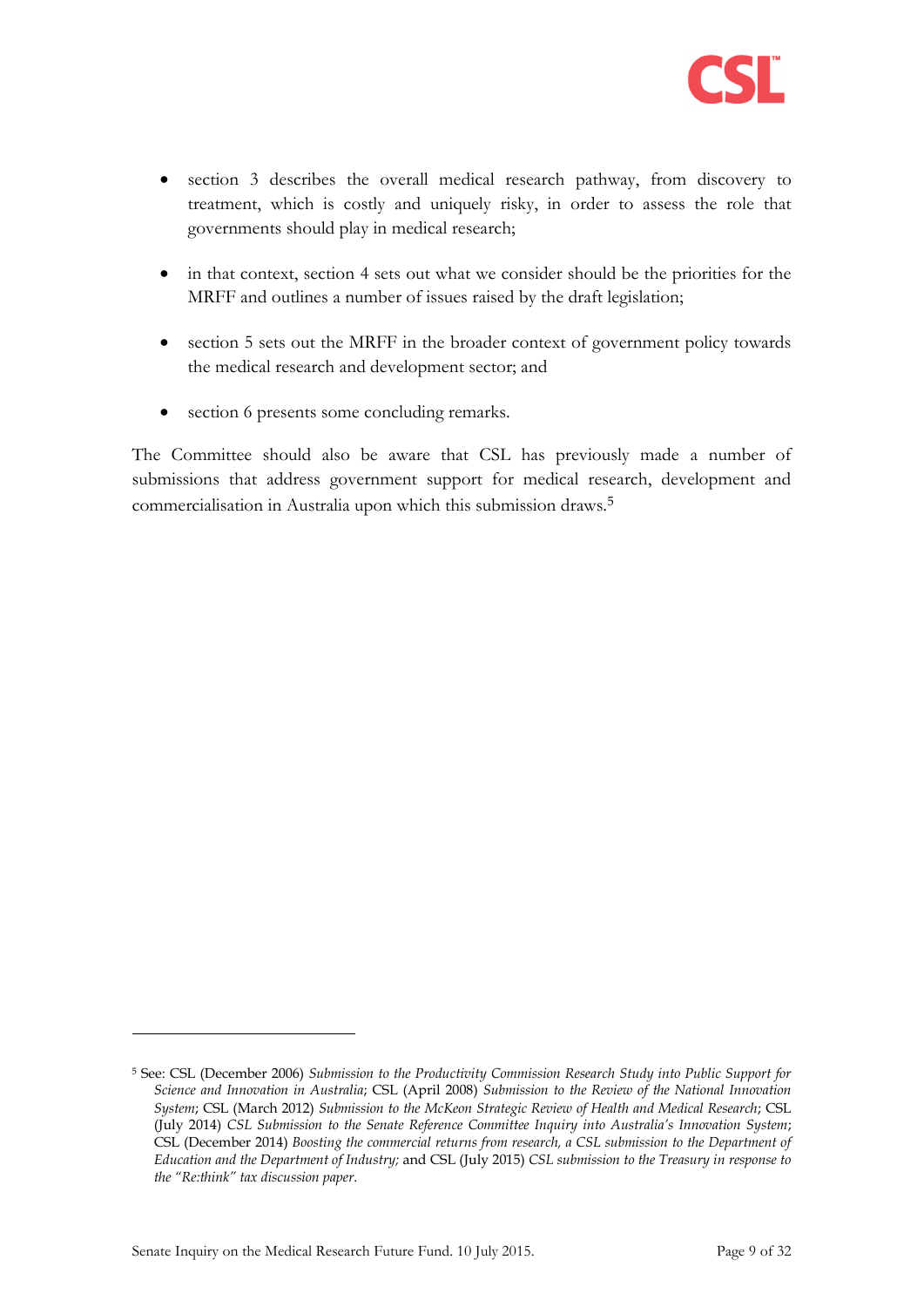

# <span id="page-9-0"></span>**2. Innovation at CSL**

CSL Limited is Australia's largest biotechnology company, with a market capitalisation of around A\$42bn, and over 13,000 employees globally. CSL develops, manufactures, and markets biopharmaceutical products to treat and prevent serious human medical conditions. The CSL Group, headquartered in Melbourne Australia, operates globally while maintaining a substantial R&D presence in Parkville, Melbourne.

CSL was established in 1916 to provide the Australian community with human vaccines and sera that could not be guaranteed in the event of war. CSL continues with that proud tradition, supplying products of national interest such as seasonal and pandemic influenza vaccines, plasma products made from Australian plasma, antivenins and other vaccines.

CSL was incorporated in 1991 and sold by the Commonwealth Government in 1994. CSL's evolution into a global speciality biopharmaceutical company involved the acquisition of the Swiss Red Cross fractionator ZLB (2000), US blood collection centres from NABI (2001) and Aventis Behring (2004). Since then, CSL has consolidated its position as a leader in the global market for plasma-derived medicines and as an innovator in these products, vaccines, and recombinant proteins. CSL is also a global leader in influenza vaccines, a position that it has consolidated with its impending acquisition of Novartis' global influenza vaccine business (which will also extend CSL's manufacturing base into the UK).

In 2013/14, CSL's Australian operations comprised total sales of A\$935 million, including A\$185 million in export sales; A\$252 million paid in wages and salaries to Australian workers; A\$758 million in goods and services bought from other Australian and overseas businesses; and 1,816 full-time equivalent employees. Globally, CSL had total sales revenue if US\$5,335m and a total R&D expenditure of US\$466m. CSL's largest centre for R&D is Australia. Of the 1,852 Australian staff, approximately 400 are involved in R&D functions across the Melbourne sites, of which in excess of 80% are graduate scientists. This does not include graduate scientists and engineers working in other Australian CSL divisions.

## <span id="page-9-1"></span>**2.1. CSL's R&D activities and expenditure**

CSL has continued to increase its R&D expenditure (see [Figure 1\)](#page-10-0), which remains a cornerstone of CSL's growth plans. CSL has a successful R&D track record. For example,  $CSL$  successfully advanced $6$  research relating to a potential HPV vaccine to the stage where it was ready for development into the global product Gardasil® by Merck, as a result of which CSL earned royalties flowing back into Australia of US\$117m in 2013/14 alone.

<sup>6</sup> This was done through its collaboration with Professor Ian Fraser at the University of Queensland.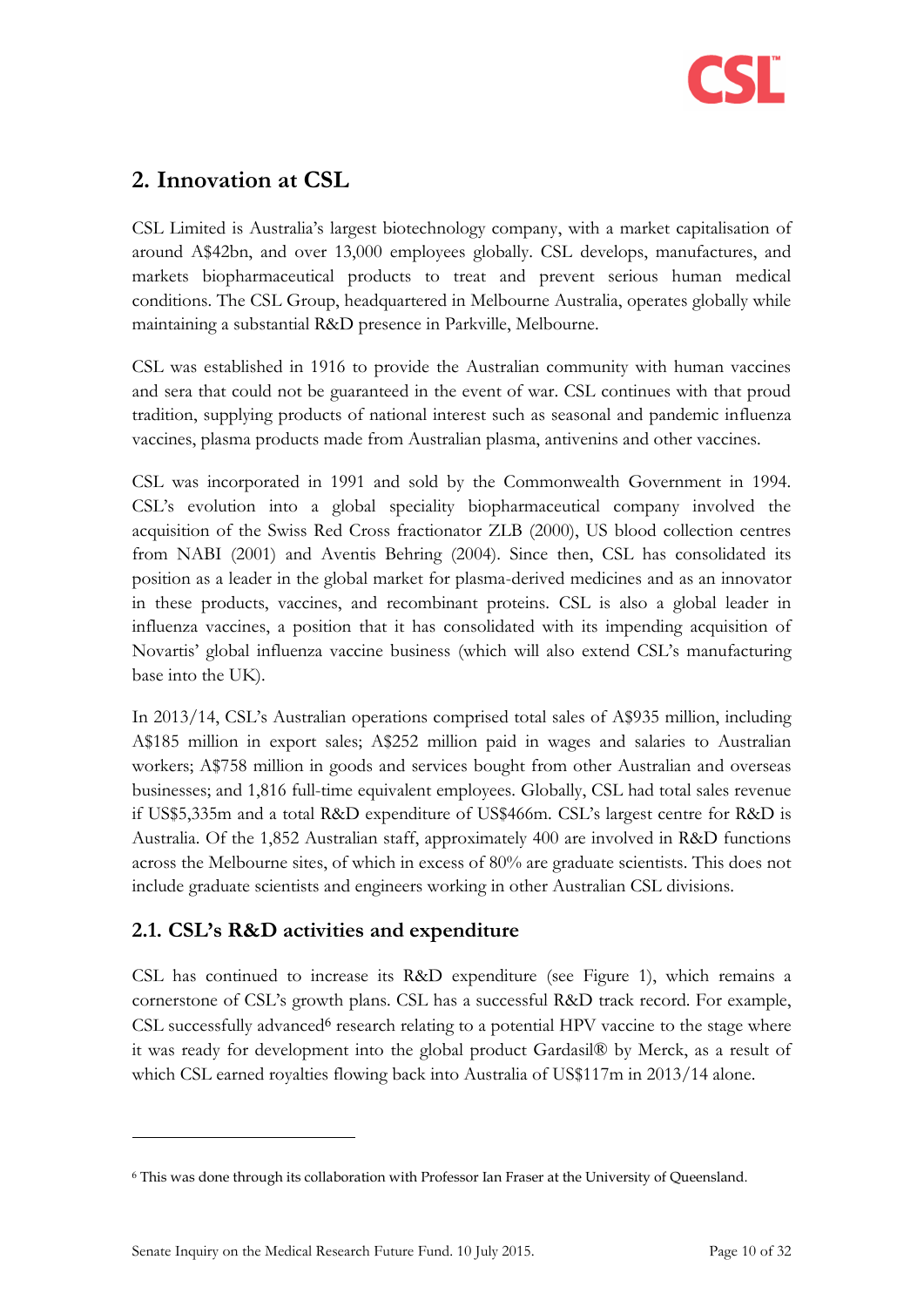



<span id="page-10-0"></span>**Figure 1. CSL's global R&D expenditure**

CSL now has sufficient resources, skills and global reach to take innovative products from the discovery phase through to the market. That process is best exemplified by CSL's portfolio of recombinant blood clotting factors (referred to by their R&D project codes - CSL627, CSL654, CSL689), three of CSL's innovative products that are in the later stages of their clinical development (see [Figure 2\)](#page-11-1).

CSL expects to invest as much as \$15bn into R&D and new manufacturing facilities across its global network over the next decade.

CSL has consistently ranked in the top two or three Australian companies in terms of its global R&D expenditure. According to PwC's 2013 Global Innovation 1000 Study, <sup>7</sup> CSL ranked second to Telstra in its global R&D expenditure, and was one of only six firms ranked within the global top 1000. In the 2013 EU Industrial R&D Investment Scorecard<sup>8</sup> CSL ranked second to Telstra amongst the Australian non-financial firms;<sup>9</sup> on these measures, CSL ranked  $329<sup>th</sup>$  in the global list.

<sup>7</sup> PWC (2013) *The Global Innovation 1000: Navigating the Digital Future* http://www.strategyand. pwc.com/global/home/what-we-think/global-innovation-1000 (last viewed 16 July 2014).

<sup>8</sup> European Union (2013) *2013 EU Industrial R&D Investment Scoreboard* [http://iri.jrc.ec.europa.eu/](http://iri.jrc.ec.europa.eu/%20scoreboard13.html)  [scoreboard13.html](http://iri.jrc.ec.europa.eu/%20scoreboard13.html) (last viewed 16 July 2014).

<sup>9</sup> The *2013 EU Industrial R&D Investment Scoreboard* (*ibid*) characterisation of Telstra and CSL expenditure on R&D is consistent with reports by other commentators. However, it places three of Australia's largest banks above CSL, indicating that it has adopted broader definition of R&D expenditure.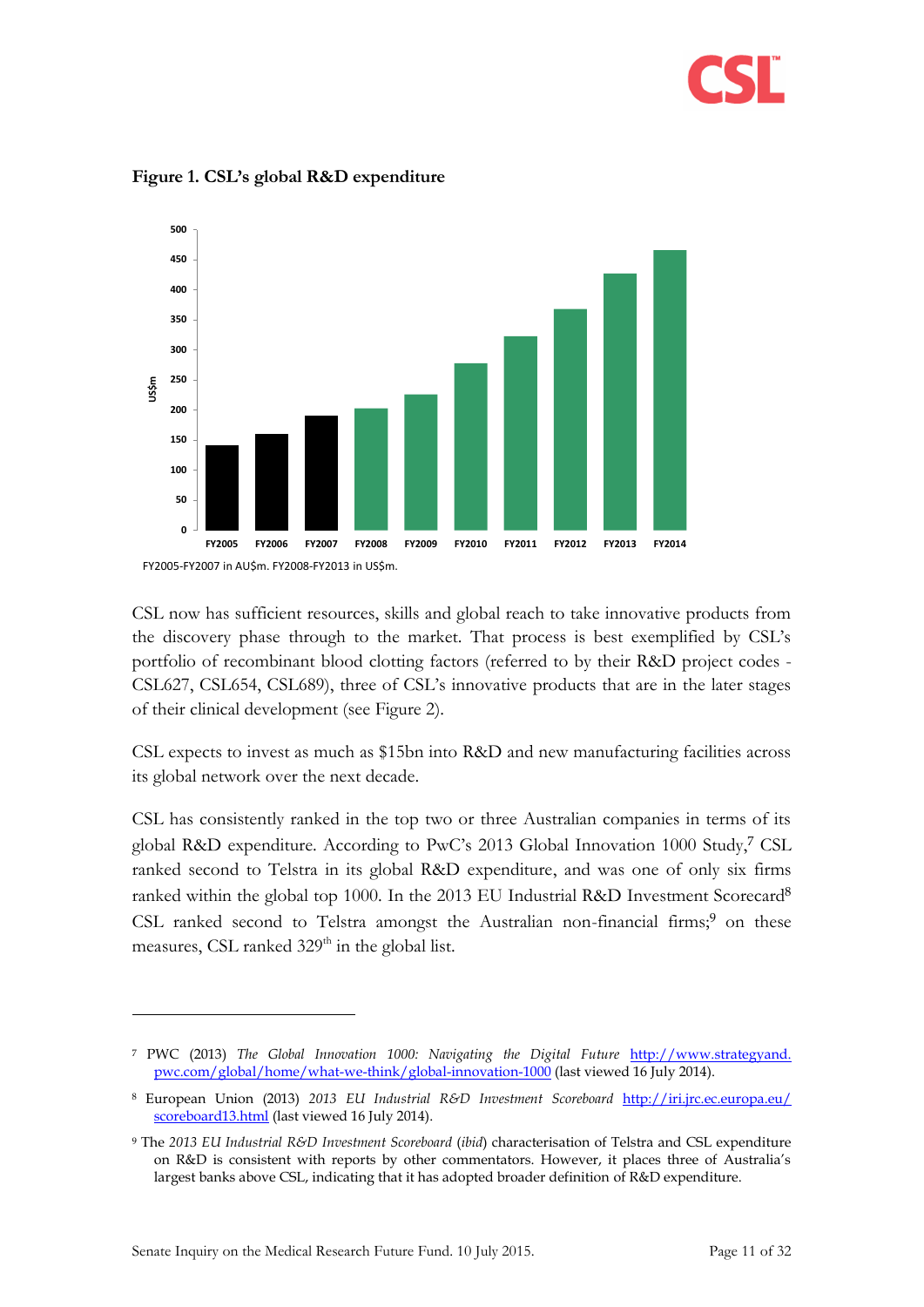



#### <span id="page-11-1"></span>**Figure 2. CSL global new product pipeline (April 2015)**

#### <span id="page-11-0"></span>**2.2. Government support for R&D received by CSL**

CSL currently benefits from the Australian government R&D tax incentive scheme. The benefit is a 40% tax offset for all eligible Australian R&D expenditure. Of the US\$466m of R&D expenditure in 2013/14, approximately A\$96.9m million was eligible for the tax concession.<sup>10</sup> This generated an additional A\$9.69m tax benefit. At first glance, the Australian Government's support for CSL's R&D contributed about 2.0% of CSL's total R&D expenditure in 2013/14.

CSL also benefits from direct government funding in the form of co-investment grants. In the 2013 and 2014 financial years, CSL received valuable State and Commonwealth grants (totalling A\$17m) for the construction of facilities at Broadmeadows, including the Biotechnology Manufacturing Facility which can be used for the later stage clinical development and early stage commercialisation of recombinant-protein based medicines. CSL also benefits indirectly from government activity. For example, 80% of CSL's R&D staff are skilled scientists that emerge from Australia's education and research institutions, which are predominantly funded by State and Commonwealth governments.

CSL maintains its centre of excellence in early stage R&D in Australia in large part because of the high quality of IP that Australian institutions generate. A number of patented antibodies, the P gingivalis candidate vaccine, and several discovery projects in CSL's R&D portfolio all emerged from Australia. CSL does not just benefit by acquiring patentable targets and molecules, but also from technologies independent of these such as new experimental processes and paradigms.

<sup>10</sup> Not all Australian R&D expenditure qualifies for the tax concession.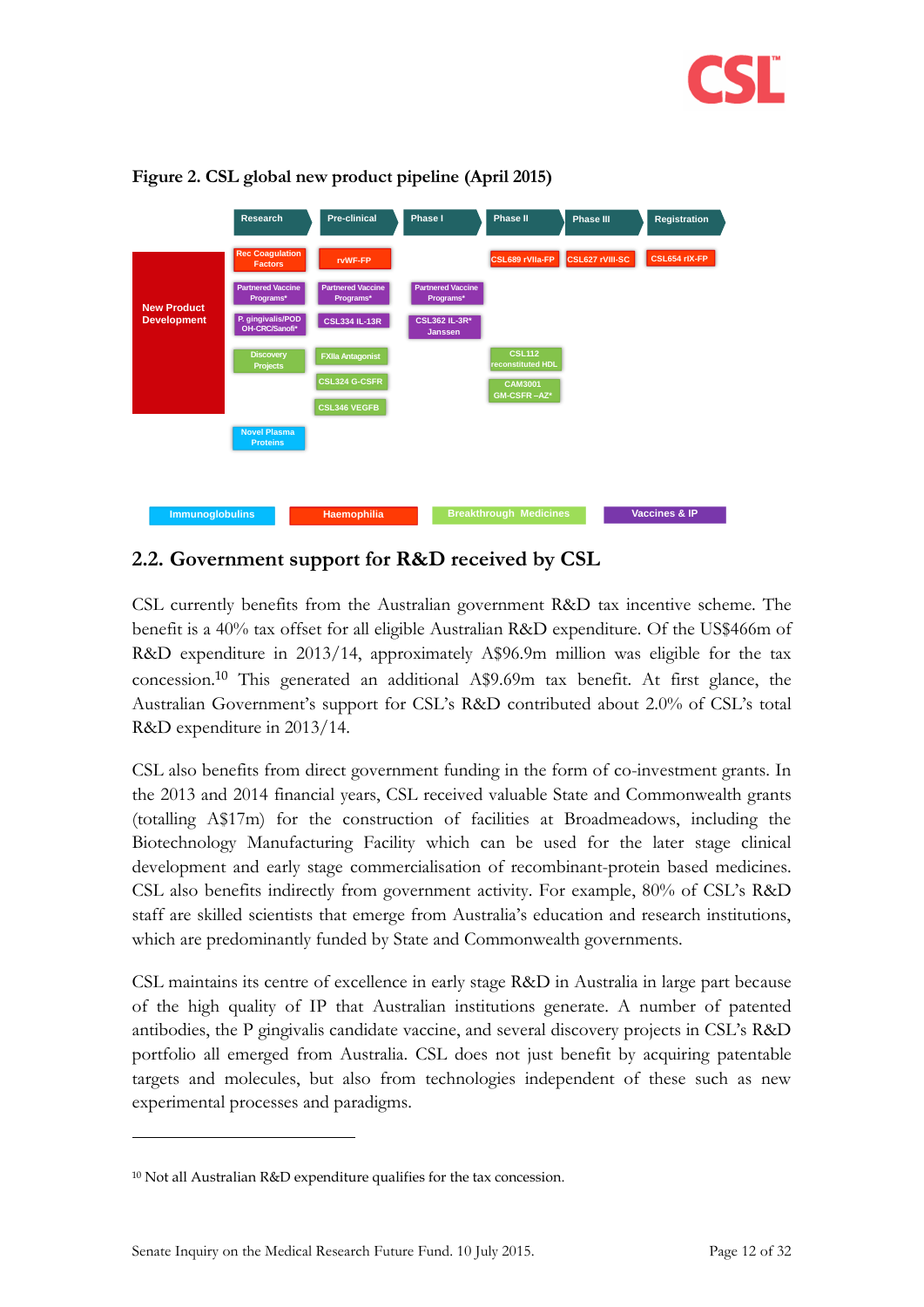

CSL believes (for the reasons set out in section [4 below\)](#page-17-0) that government support across the breadth of the medical research and development delivers substantial benefits to the Australian economy considerably in excess of the amount of funding. In so doing it enhances the health and wellbeing of the Australian community. The MRFF, we believe, can further enhance these benefits.

### <span id="page-12-0"></span>**2.3. Commercialisation of Australian research**

Although the rationale for the MRFF is to increase funding for medical research, the full benefits of additional research that the fund engenders will not be achieved unless that research results in new medicines and treatments. While Australian research that is commercialised offshore delivers economic returns to Australia, in CSL's view, maximising the value of Australia's research base for the benefit of all Australians requires that Australia becomes an attractive location from which to commercialise.

CSL now has sufficient resources, skills and global reach to take innovative products from the discovery phase through to the market. Development to proof of concept and subsequent preclinical development of these products took place in various locations around the world. The clinical trials for these products are being conducted at a number of global sites. CSL's specially constructed Biotechnology Manufacturing Facility ('BMF') at Broadmeadows<sup>11</sup> will support early commercialisation of at least one of these products. However, full commercialisation requires a large scale dedicated facility.

CSL recently committed to such a facility, undertaking an extensive analysis of alternative sites to find a jurisdiction likely to maximise the value of the new products to CSL's shareholder. The candidate countries included *inter alia* Australia, Ireland, Singapore and Switzerland. The selection criteria were broad encompassing factors such as availability of suitably skilled staff, labour costs and flexibility, geographical proximity to important target markets, corporate tax rates, and extent of government assistance.<sup>12</sup> The result of the review was that Switzerland was chosen as the site for development.

Australia was not a competitive location from which to commercialise these products for a number of reasons. However, since the IP for the new recombinant coagulation products during its early development was held in and funded by CSL from Australia, the new manufacturing facility has purchased the necessary IP from Australia on an arms-length basis through a once-off payment to be followed by a series of technical and commercial milestone payments and an appropriate royalty rate on commercial sales.

<sup>&</sup>lt;sup>11</sup> For which CSL received both Victorian State and Commonwealth support.

<sup>12</sup> Not simply financial assistance, although this was a consideration, but non-financial factors such as permitting etc.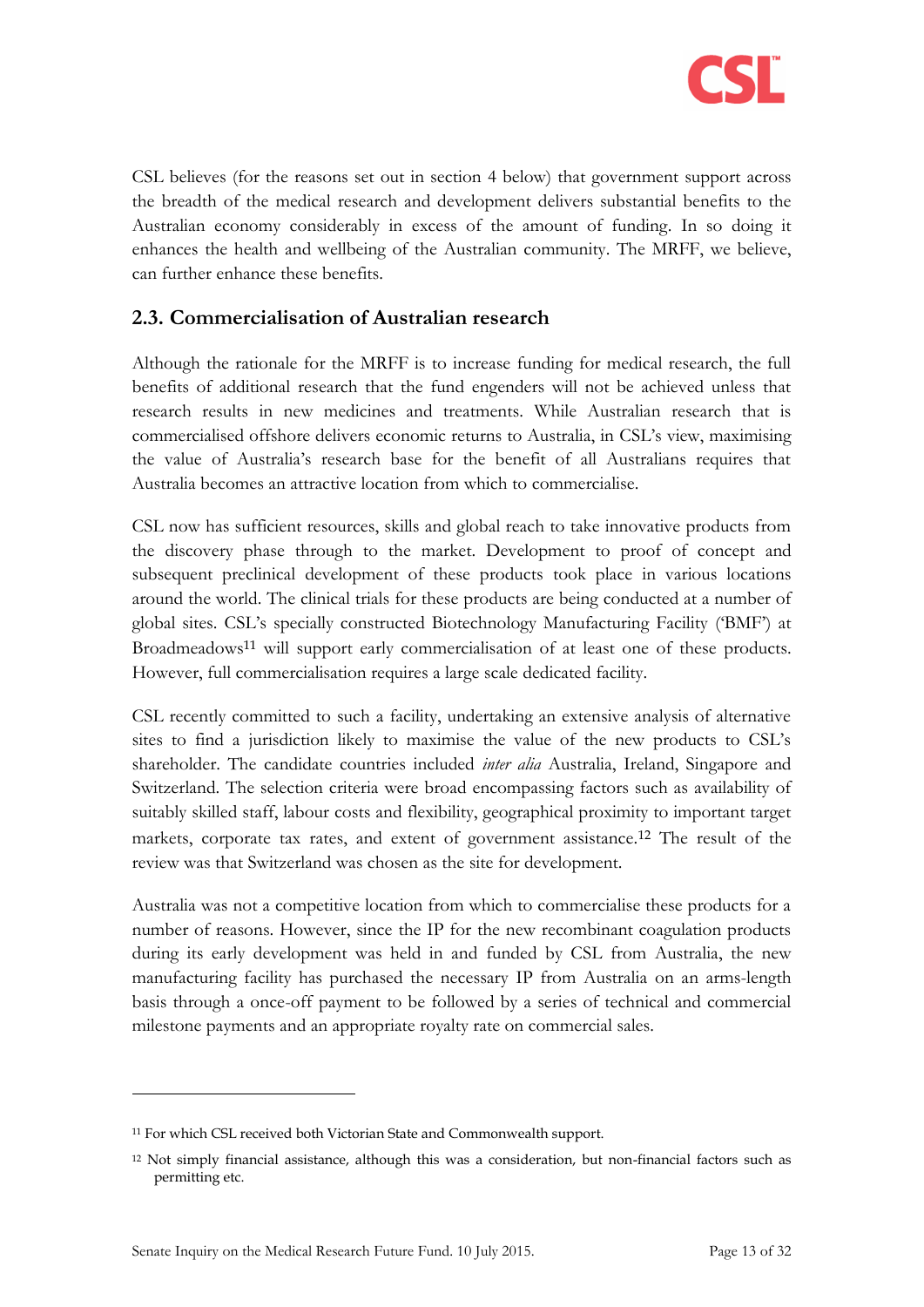

Although these payments constitute taxable revenue in Australia, in the same way as some third party arrangements are structured such as the royalties paid by Merck to CSL on its Gardasil® sales, Australia nevertheless misses out on the multiplier, follow-on, tax and skilled employment benefits that commercial manufacture from Australia would deliver. 13

## <span id="page-13-0"></span>**2.4. Implications of CSL's experience**

CSL believes that there are important policy implications from CSL's own experience of researching and developing new medicines from Australia. These policy imperatives involve government funding or related measures to overcome impediments to successful creation of new medicines from Australia. The MRFF is a critical and welcome policy measure.

CSL believes that government intervention is important in the medical research sector. There is compelling evidence that without it Australia will not reap the full benefits. Specifically:

- 1. Government support for education, basic science and early stage research remains fundamental. It provides the foundations for Australia's medical research, not least in ensuring an ongoing supply of skilled scientists, and sufficient basic research to underpin later and more targeted research efforts.
- 2. Australia does not undertake enough translational research, to convert basic research into candidate medicines suitable for clinical research and further development. This holds back the potential for Australia's health and medical research investment to be fully maximised. Because of the complexity and expense of translational activities through to proof-of-concept, many potentially valuable projects fail to attract the level of resource required to progress further, which limits the supply of sound research projects that Australian firms like CSL can take forward. The MRFF could be particularly valuable in this area.
- 3. The development phase of R&D, which in the pharmaceutical sector primarily involves clinical trials in man, best lies in the commercial province. Nevertheless, it generates knowledge spillovers that the firms undertaking the development cannot capture. As a result of these spillovers, private companies alone tend to invest less than is economically desirable. Government support can offset this effect, encouraging Australian businesses not to underinvest in R&D.
- 4. To reap the full benefits, Australia must urgently address its lack of competiveness as a location for the manufacture of innovative products that derive from its research base.

<sup>13</sup> For a more detailed analysis of this issue see CSL (July 2015) *CSL submission to the Treasury in response to the "Re:think" tax discussion paper*.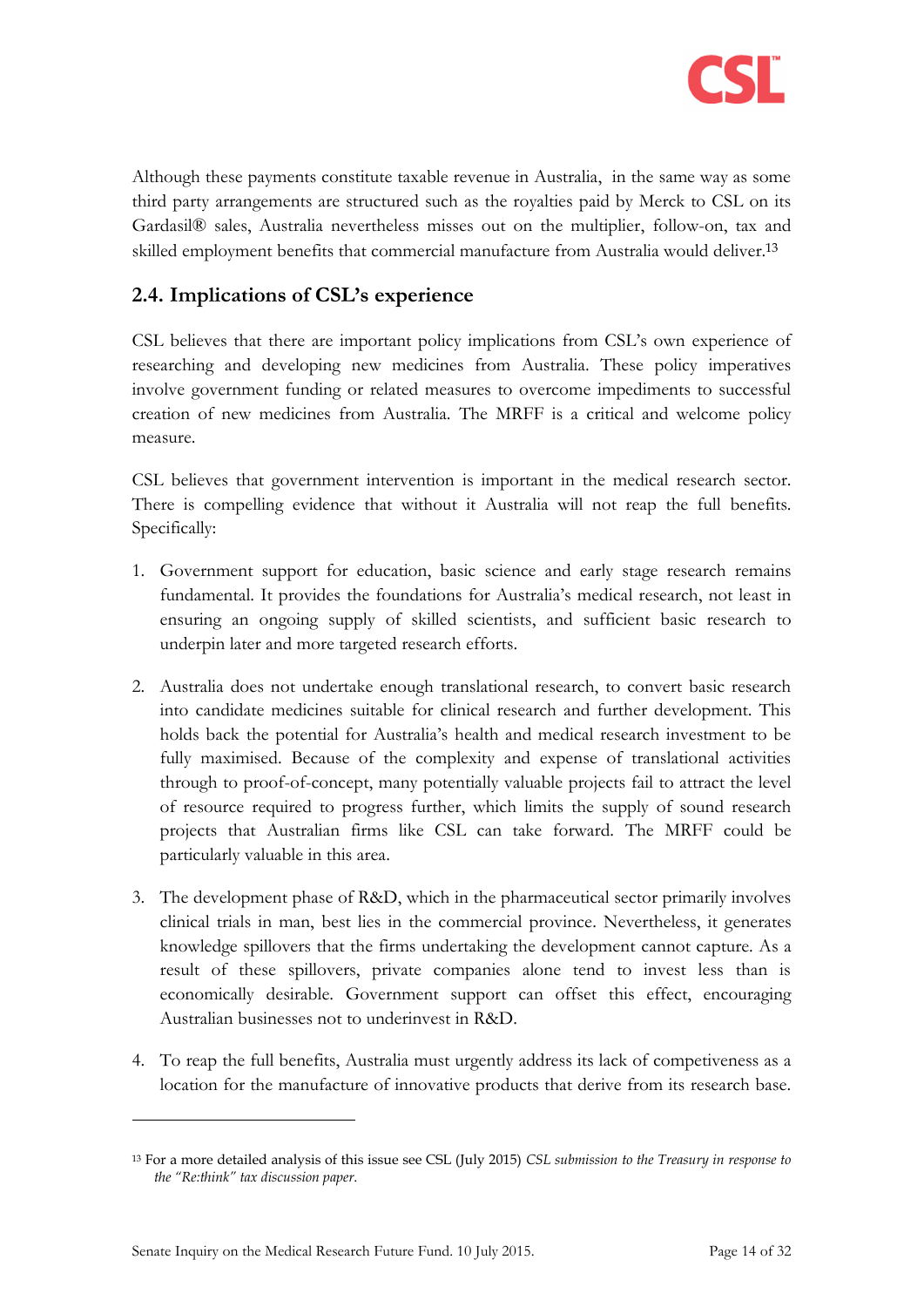

If Australia is to knit itself into global supply chains, it needs to offer tax rates that make it an attractive location for footloose investment in advanced manufacturing.

These are discussed in more detail in section [4.](#page-17-0) In CSL's view, the MRFF will be of most value (in terms of the economic, health and wellbeing benefits it can generate) if it is used to address the second of these, translational research.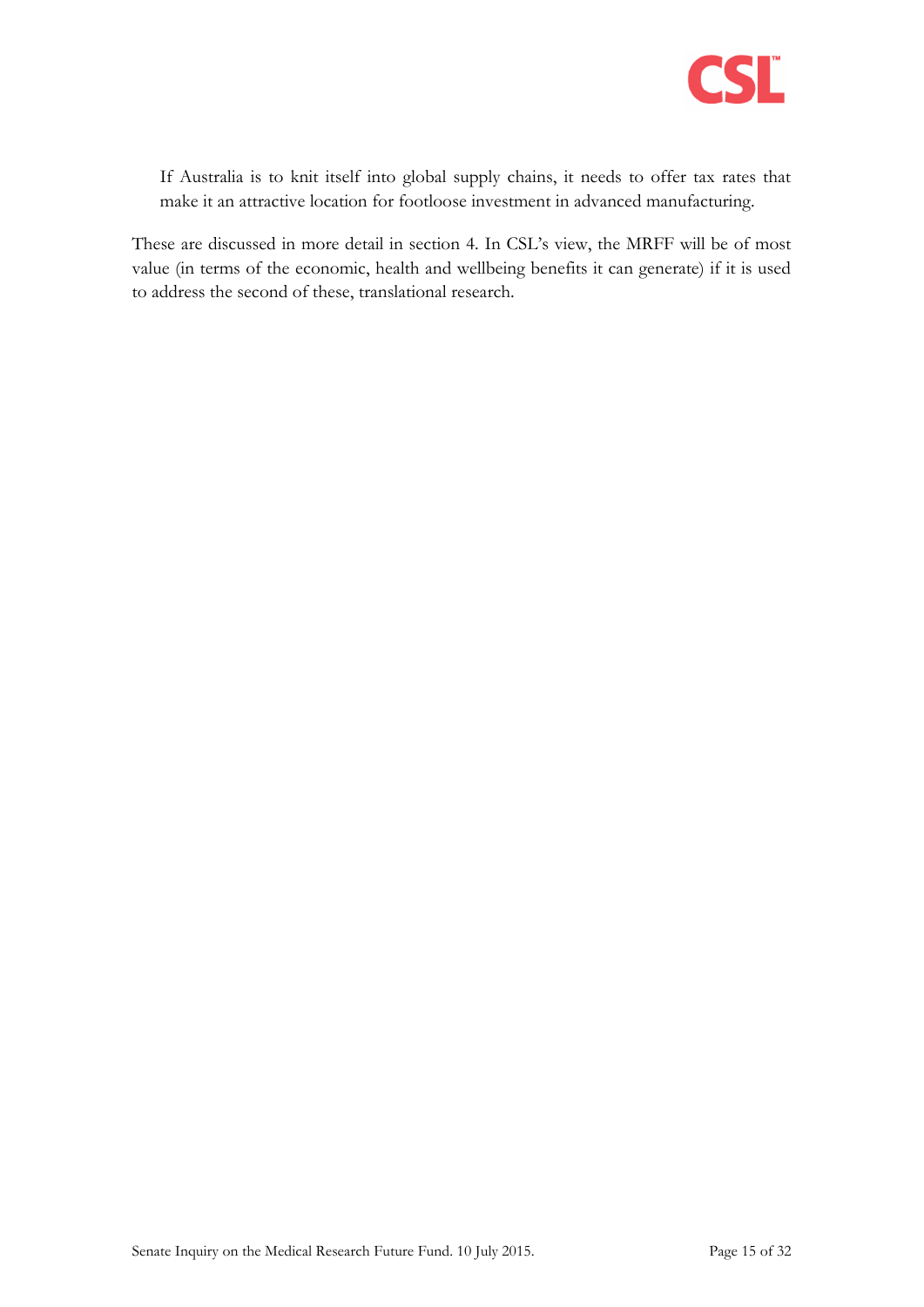

# <span id="page-15-0"></span>**3. The costs and risks of medical research**

To fully understand role that the MRFF should perform, and why all four of the foregoing policy measures are important, it is helpful to set out the research and development pathway in medical research from CSL's perspective as a global pharmaceutical firm with an Australian base.

## <span id="page-15-1"></span>**3.1. The development process for new products**

Developing new pharmaceutical products targeted at unmet medical need is expensive and risky. Whilst it differs significantly depending on the type of therapy being developed, Paul *et al* estimate a development cost for a new drug of approximately US\$1.8bn<sup>14</sup> (see Figure [3\)](#page-15-2) and cite previous estimates by other authors ranging between US\$800m and US\$1.7bn.



#### <span id="page-15-2"></span>**Figure 3. Pharmaceutical development pathway and costs**

*Source:* Paul SM et al (March 2010) *amended by CSL*. In the stylised typical pathway, 'target to hit' represents the first stage of discovery after the identification and validation of a target for drug action, both of which are the province of basic research. It involves the identification of compounds that are active against the target. These are then refined to a lead compound ('hit to lead') which is then optimised in anticipation of preclinical development. WIP refers to 'works in progress.

Typical failure rates for a project might be 46% in phase 1, 66% in phase 2, 30% in phase 3 and 9% at the stage of submission to launch; the overall clinical development success rate is around 12%. Total development costs per compound typically increase by between 2 and 3 fold across each of the clinical development stages. In capitalised terms, phase 3 costs are

<sup>14</sup> Paul SM, Mytelka DS, Dunwiddie CT, Persinger CC, Munos BH, Lindborg SR, Schacht AL, 'How to improve R&D productivity: the pharmaceutical industry's grand challenge', *Nature Reviews Drug Discovery* 9, 203-14 (March 2010).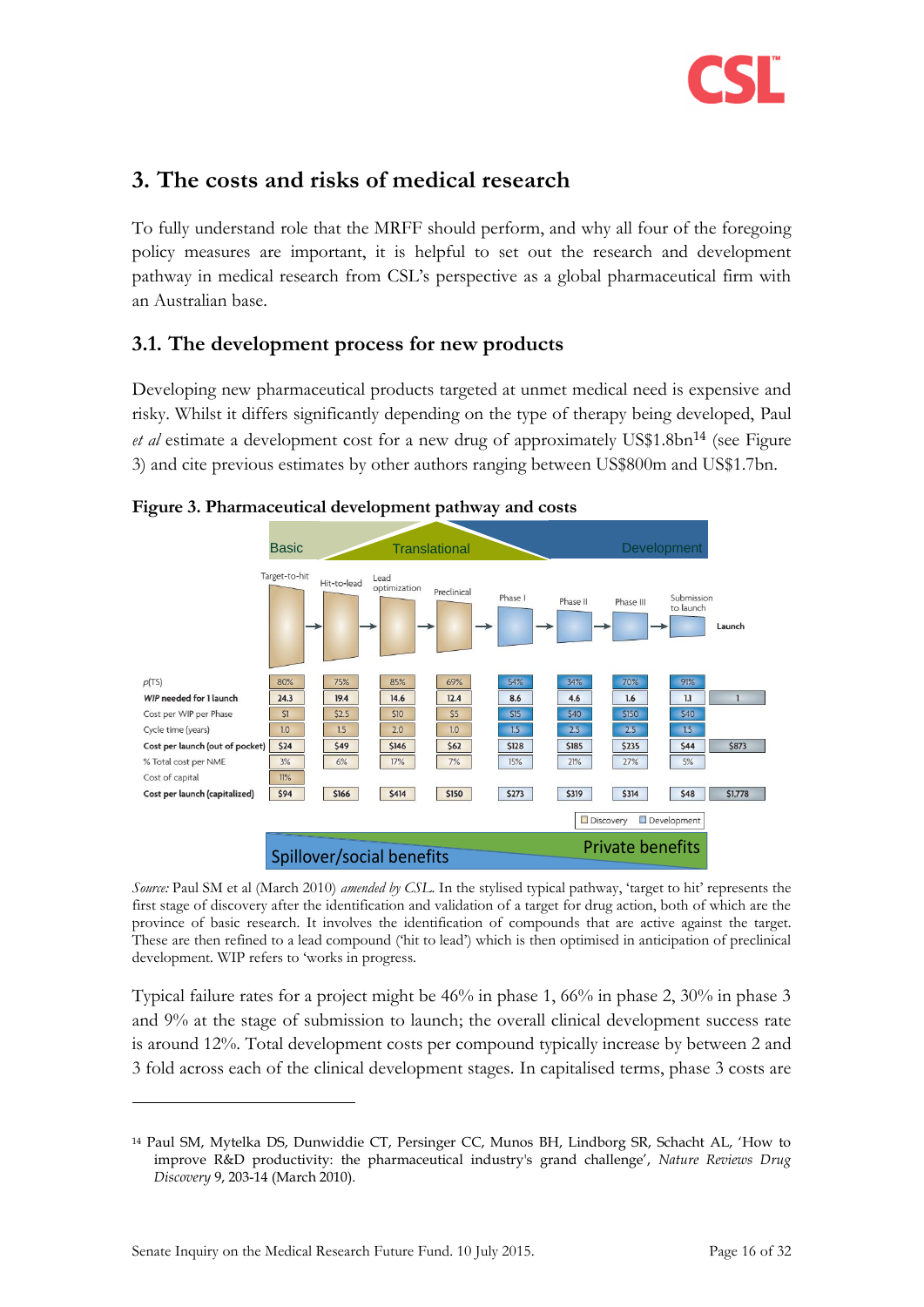

on average around US\$200m per compound while phase 1 costs are around US\$32m. The costs of resolving technical risk<sup>15</sup> are therefore substantial and occur later in the development.

### <span id="page-16-0"></span>**3.2. The private and social rewards from innovation**

The development of new medicines from Australian research is likely to deliver health, welfare and economic benefits to the community. The economic benefits can include knowledge generated by the research that is valuable in other research areas; more, and more valuable, research; high skill, high wage jobs that are secure; and more value adding industries located in Australia. The commercial benefits can include royalties on IP or the proceeds of sale of IP, if Australian IP is developed and commercialised elsewhere, or they can extend further into the value chain if Australian IP can be developed and commercialised (including manufacture) in Australia for global markets.

Some of these economic benefits, such as royalties, can be captured by investors. Some, such as knowledge spillovers, cannot. As a result, the social gains from medical research are greater than the gains that investors make. This is particularly so in earlier phases where knowledge spillovers are large, even if the projects fail.<sup>16</sup> This is illustrated stylistically in [Figure 3\)](#page-15-2).

The practical consequence of this, from a policy perspective, is that private firms tend to under-invest (relatively to the socially desirable level) in R&D, particularly so in discovery and translational phases. As a result, government support for R&D is justified when it gives rise to these knowledge spillovers, even if that R&D is conducted by businesses.

<sup>15</sup> Technical risk is the risk that the product will fail to work as intended. This may be for a variety of reasons including low efficacy or unacceptable adverse events. This is distinct from commercial risk whereby a product works as intended but fails to make an acceptable return. This could arise, for example, if development costs are too great, if market prices are forced down through regulation or monopsony purchasers, or through competition that diminishes price and/or market share.

<sup>16</sup> Oxera Consulting. (2005). Innovation market failures and state aid: developing criteria. Report prepared for Directorate-General for Enterprise and Industry, European Commission. [http://www.pedz.uni](http://www.pedz.uni-mannheim.de/daten/edz-h/gdb/06/innovation_market_failures_and_state_aid.pdf)[mannheim.de/daten/edz-h/gdb/06/innovation\\_market\\_failures\\_and\\_state\\_aid.pdf](http://www.pedz.uni-mannheim.de/daten/edz-h/gdb/06/innovation_market_failures_and_state_aid.pdf) (last accessed 14 July 2014).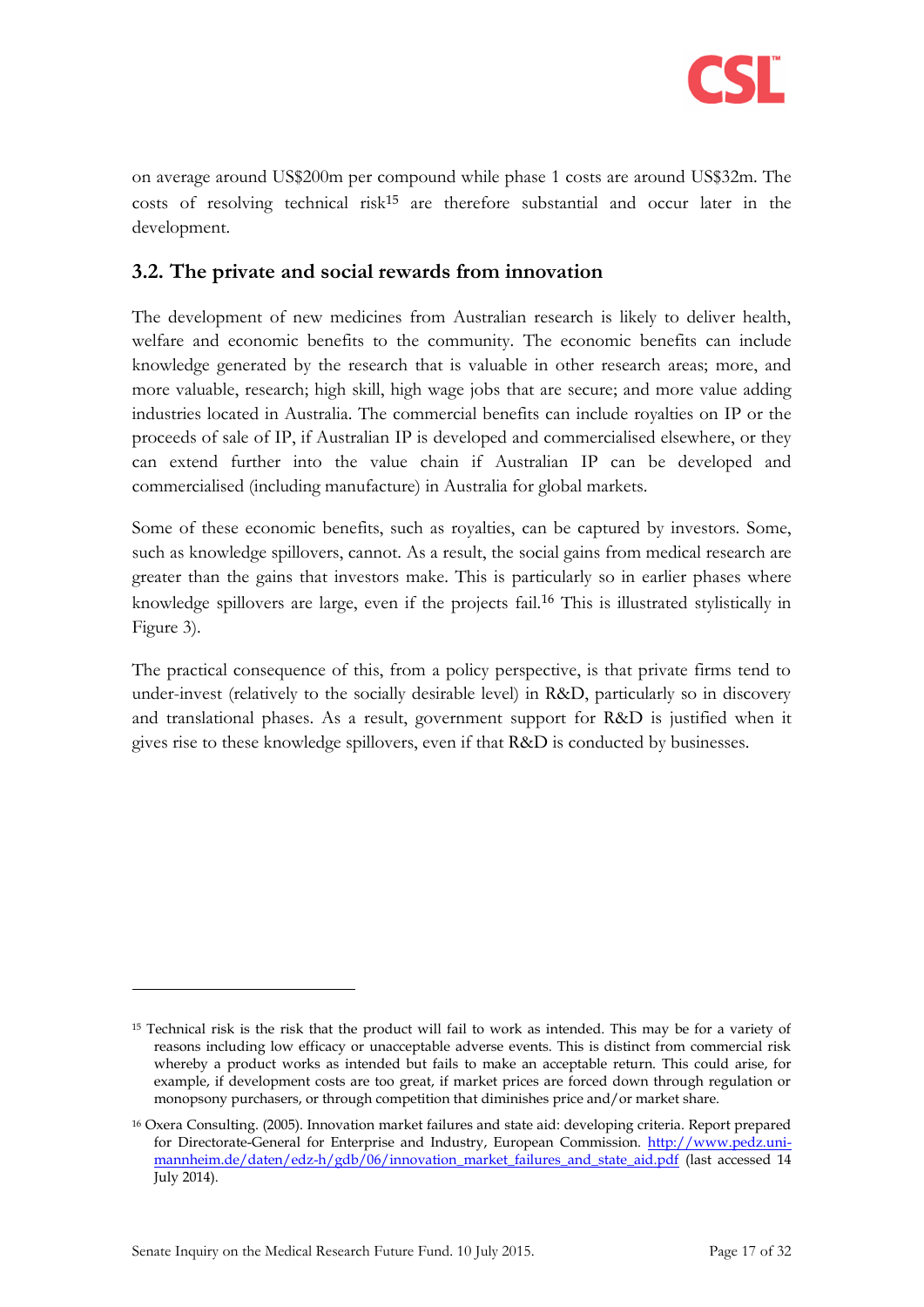

# <span id="page-17-0"></span>**4. The proposed MRFF**

The contributions of the health and medicines sectors to Australia have been and are substantial. They are intimately linked to our health and medical research. Enhanced investment in medical research will, in CSL's view, further the health and medicines sectors in Australia. For example, it will help ensure a continuing flow of internationally competitive research discoveries capable of being turned into new medicines, and will sustain a critical mass of highly trained and skilled medical scientists that can undertake the research and turn these discoveries into therapies. These both deliver health, wellbeing and economics benefits to the community.

Accordingly, CSL is an enthusiastic supporter of the MRFF initiative, a visionary measure that could substantially enhance the medical research sector in Australia. CSL has some observations on how the fund might best meet its bold objective.

## <span id="page-17-1"></span>**4.1. The size of the fund**

-

The government has indicated that the MRFF could reach its target capital level of \$20bn by the middle of 2020. <sup>17</sup> Under the original proposal, distributions from the fund would grow from \$10m to \$1b by 2024. Commonwealth medical research funding through the NHMRC was projected to grow from approximately \$930m per year in 2015 to \$1 billion per year in 2024 (i.e. constant in real terms). The MRFF would therefore effectively double planned government funding of medical research by 2022 (see [Figure 4\)](#page-18-0).<sup>18</sup>

To place this in context, NHMRC funding represents around 0.06% of GDP. The OECD reports that Australia spends approximately 0.075% of GDP on medical research indicating that the NHMRC represents a substantial share of that total. An increase in total disbursements from both the NHMRC and the MRFF to \$2bn (in nominal terms) by 2025 will raise government expenditure on medical research to 0.1% of GDP.

<sup>17</sup> Commonwealth, *Parliamentary Debates*, House of Representatives, 27 May 2015, (Joe Hockey – Treasurer) at [http://parlinfo.aph.gov.au/parlInfo/genpdf/chamber/hansardr/2f554bb1-776c-4c6f-b693-214bf49](http://parlinfo.aph.gov.au/parlInfo/genpdf/chamber/hansardr/2f554bb1-776c-4c6f-b693-214bf49%20ecaa3/0005/hansard_frag.pdf;fileType=application%2Fpdf)  [ecaa3/0005/hansard\\_frag.pdf;fileType=application%2Fpdf](http://parlinfo.aph.gov.au/parlInfo/genpdf/chamber/hansardr/2f554bb1-776c-4c6f-b693-214bf49%20ecaa3/0005/hansard_frag.pdf;fileType=application%2Fpdf)

<sup>18</sup> Commonwealth, Department of Treasury (2014) *Budget Overview: Medical Research Future Fund*, accessed 3 July 2014 a[t http://www.budget.gov.au/2014-15/content/overview/html/overview\\_12.htm](http://www.budget.gov.au/2014-15/content/overview/html/overview_12.htm)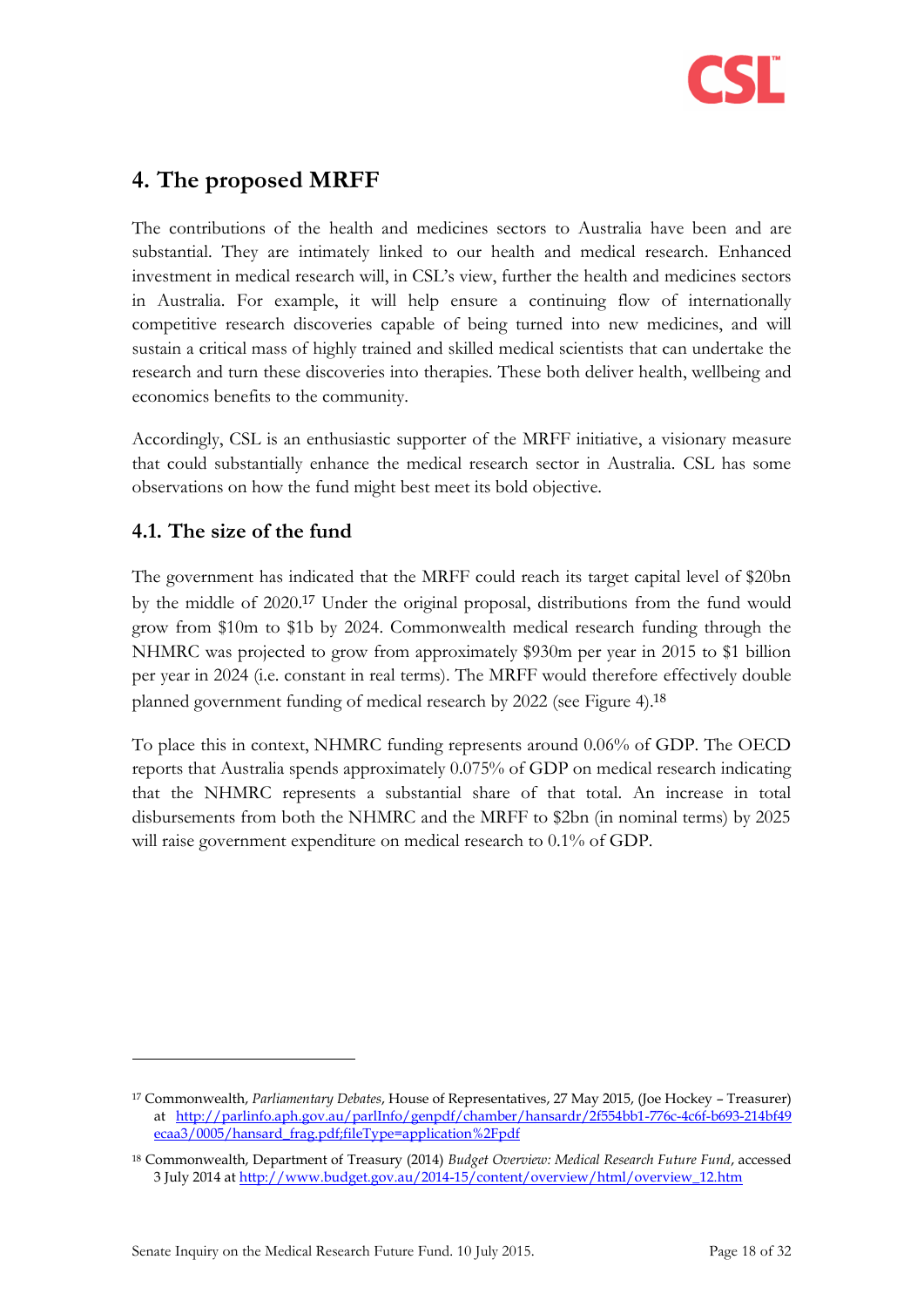



<span id="page-18-0"></span>**Figure 4. Projected growth in medical research funding under the MRFF**

**Note:** NHRMC funding grown at 2.5% per annum from 2018-19 onwards for indicative purposes. Spending subject to change. Source: Budget 2014-15, http://www.budget.gov.au/2014-15/content/overview/html/overview

12.htm

The MRFF will raise Australia's overall expenditure on medical research to around the average level of our OECD peers, close to the level of expenditure in the UK. In contrast, our current level of expenditure is 36% below the OECD average<sup>19</sup> (see [Figure 5\)](#page-19-1), which is too low in CSL's view given the performance of Australia's medical research sector. In comparison, Australia already sits somewhere close to the average in respect of the proportion of its GDP spent on all R&D, at 2.21%.<sup>20</sup>

CSL believes that medical research is disproportionately productive in economic, health and wellbeing terms. Australia should therefore aspire to being well above the OECD average in terms of expenditure on medical research. The Commonwealth Government's proposed MRFF scheme demonstrates a recognition of the benefits of greater government support, and an ambition to move Australia up the OECD rankings.

CSL, of course, supports increased funding of medical research, but that is not to say that the MRFF should be much larger; CSL is aware of the many demands on the public purse. Rather, it suggests that the MRFF should be used in a manner that fosters additional

<sup>19</sup> Research Australia (Sep 2014) *Australia's Medical Research Sector Backs the MRFF*, accessed 3 July 2015 at <http://www.researchaustralia.org/news/australias-medical-research-sector-backs-the-mrff>

<sup>20</sup> OECD (2011) *OECD Science, Technology and Industry Scoreboard 2011*. The figures for Australia were from 2008. The average share of GDP spent on R&D was 2.33%. Israel, Finland, Sweden, Korea, Japan, Denmark, Switzerland, United States, Germany, Austria and Iceland were ahead of Australia in the ranking.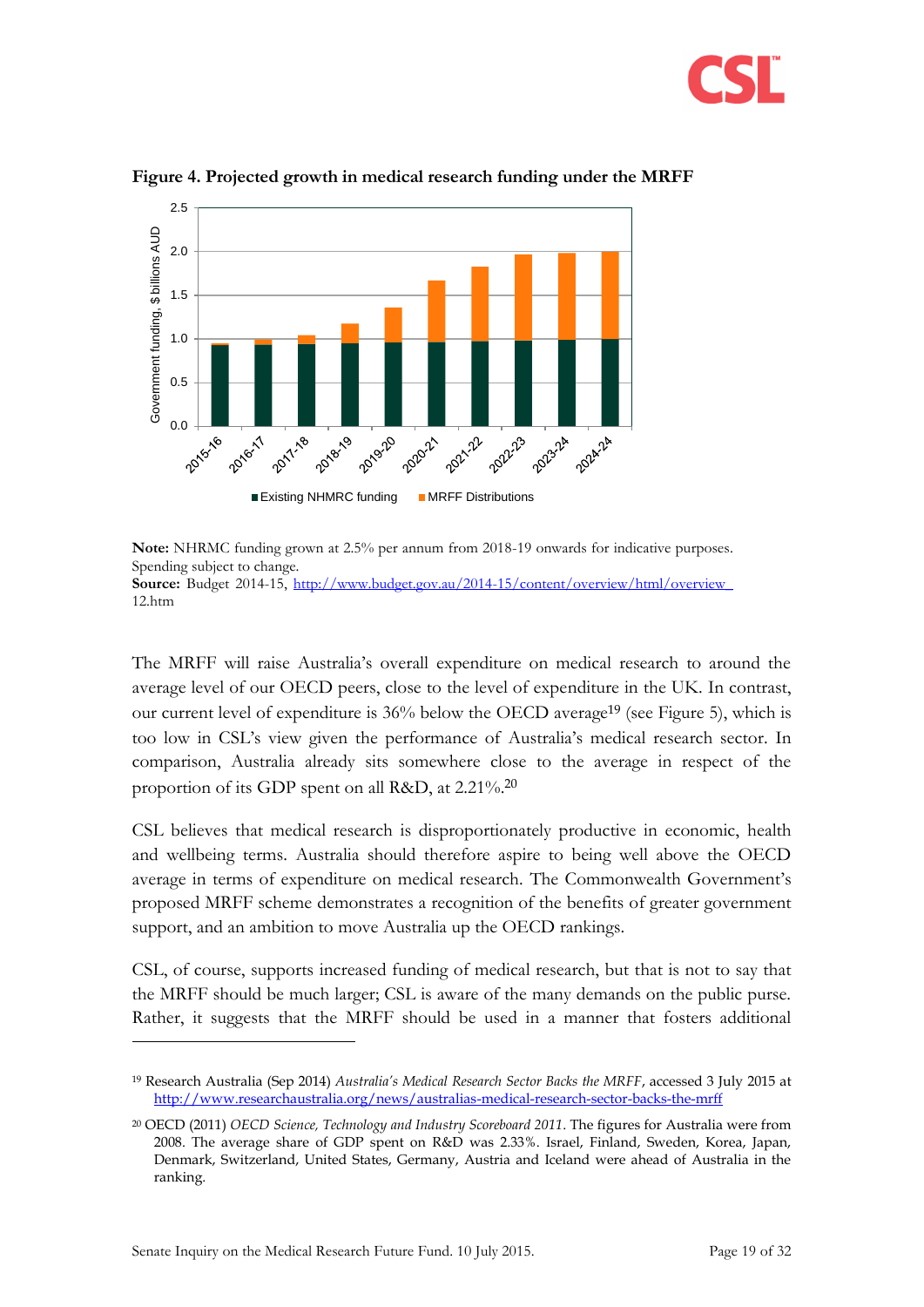

private sector medical research, collectively raising Australia's spending on medical research above the OECD average. This indicates that the MRFF should be a major source of funding for translational research.



<span id="page-19-1"></span>**Figure 5. Health R&D expenditure as a percentage of GDP (2012)**

**Source**: OECD Science, Technology and Industry Scoreboard 2013

#### <span id="page-19-0"></span>**4.2. The importance of translational research**

The government has an important role in achieving a higher target level of expenditure on medical research, but so do commercial enterprises such as CSL. The willingness of the commercial sector to increase expenditure on medical research, particularly the clinical development stages of medical research, will depend upon the availability of candidate projects of sufficient quality to justify the large and risky investment in development.

Translational research includes: preclinical studies in relevant animal models of disease; *in vitro* and *ex vivo* studies using relevant tissues sampled from the target patient population; and toxicology studies, manufacturing and scale-up activities. They are fundamental steps before proof-of-concept studies can take place in patients. Translational research then extends into early stage human clinical trials. These R&D activities lie at the transition between the academic research sector and business R&D. It follows that an increase in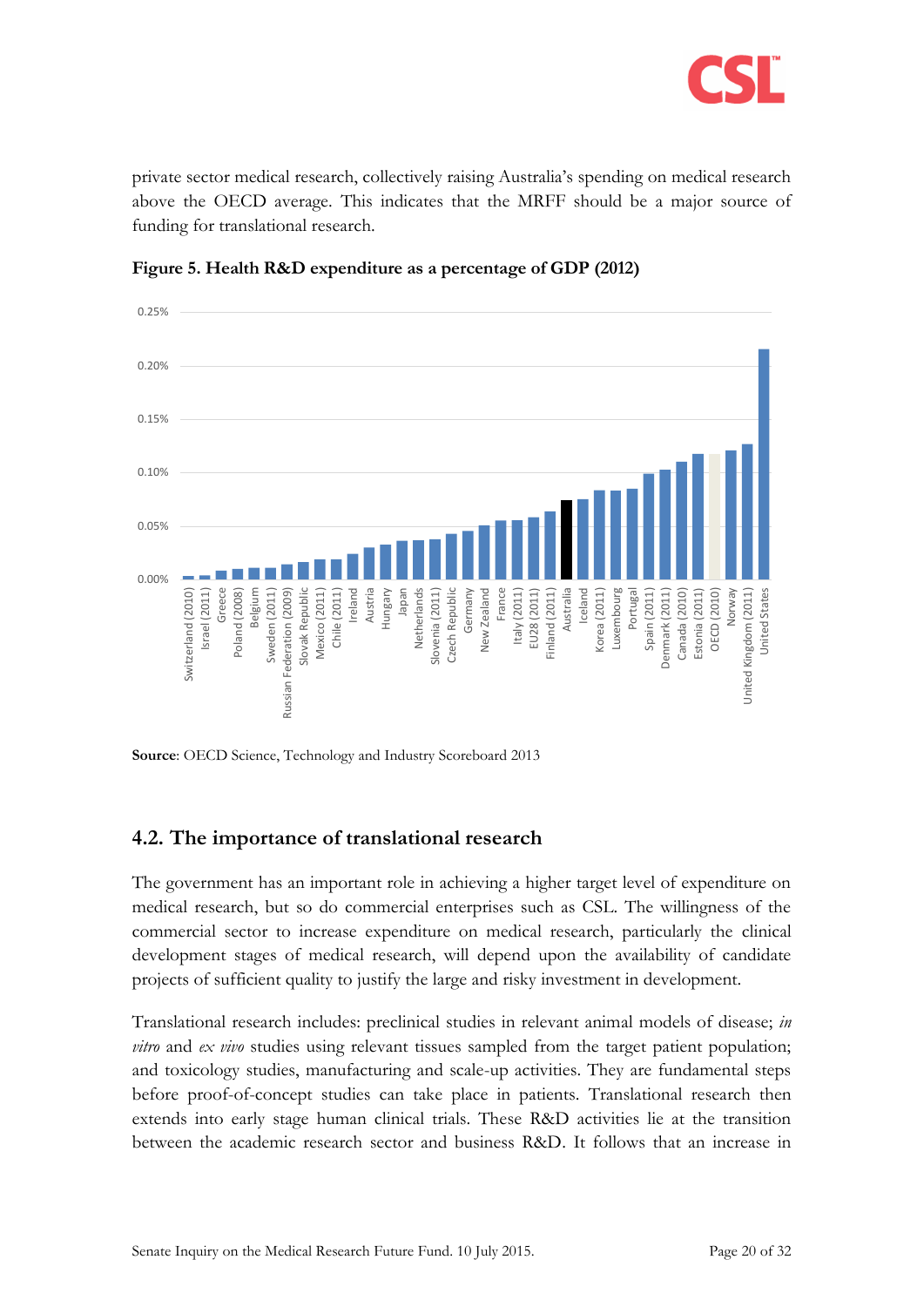

translational research would engender complementary and very likely larger amounts of post-translational medical research by the commercial sector.

CSL has previously identified<sup>21</sup> that Australia lacks resources and capability in translational research, and this inhibits the potential for Australia's health and medical research investment to be fully maximised. Because of the complexity and expense of translational activities through to proof-of-concept, many potentially valuable projects fail to attract the level of resource required to progress further. For example, CSL looks at over 100 new product opportunities each year. Of these, we choose 5-10% for full evaluation and fewer still for licensing. CSL has no doubt that greater government support for translational research would increase the pool of high quality projects in what is otherwise a somewhat thin market.<sup>22</sup>

The Strategic Review of Health and Medical Research, released in 2013, proposed the creation of a Translational Biotech Fund (TBF) to provide support for translational research. The TBF would bridge the funding gap that exists between the end point of NHMRC grants and private clinical research. The suggested size of the fund was \$250m, a figure that CSL broadly agrees is appropriate.<sup>23</sup>

There is further compelling rationale for supporting translational research. It occurs early in the R&D process and therefore delivers, in relative terms, larger knowledge spillovers than later stage development. These spillovers can be expected to be greater still if government support encourages them to take place in collaborative enterprise between the academic research community and biotech firms. Indeed, CSL believes that one of the criteria that the MRFF should use in funding translational research is that the academic group has a credible and committed industry partner.

Accordingly, CSL recommends that the MRFF's should, in its steady state, allocate at least 20% of its available disbursements to translational research. That would amount to annual funding of around \$200m per annum by the time the fund reaches \$20bn.

<sup>21</sup> CSL (March 2012) *Submission to the McKeon Strategic Review of Health and Medical Research.*

<sup>22</sup> The lack of depth in the market for viable post-translational projects has been cited elsewhere as a cause of similarly thin venture capital markets, and the lack of success from government measures targeted at support for venture capital. See, for example, National Endowment for Science, Technology and the Arts (2009) 'From funding gaps to thin markets UK Government support for early-stage venture capital,' Research report: September 2009 available at https://www.strath.ac.uk/media/departments/ [huntercentre/research/researchreports/NESTA\\_Report\\_Thin\\_Markets.pdf](https://www.strath.ac.uk/media/departments/%20huntercentre/research/researchreports/NESTA_Report_Thin_Markets.pdf) (last viewed 17 July 2014).

<sup>23</sup> Australian Government, Department of Health and Aging (2013) *Strategic Review of Health and Medical research (McKeon Review)*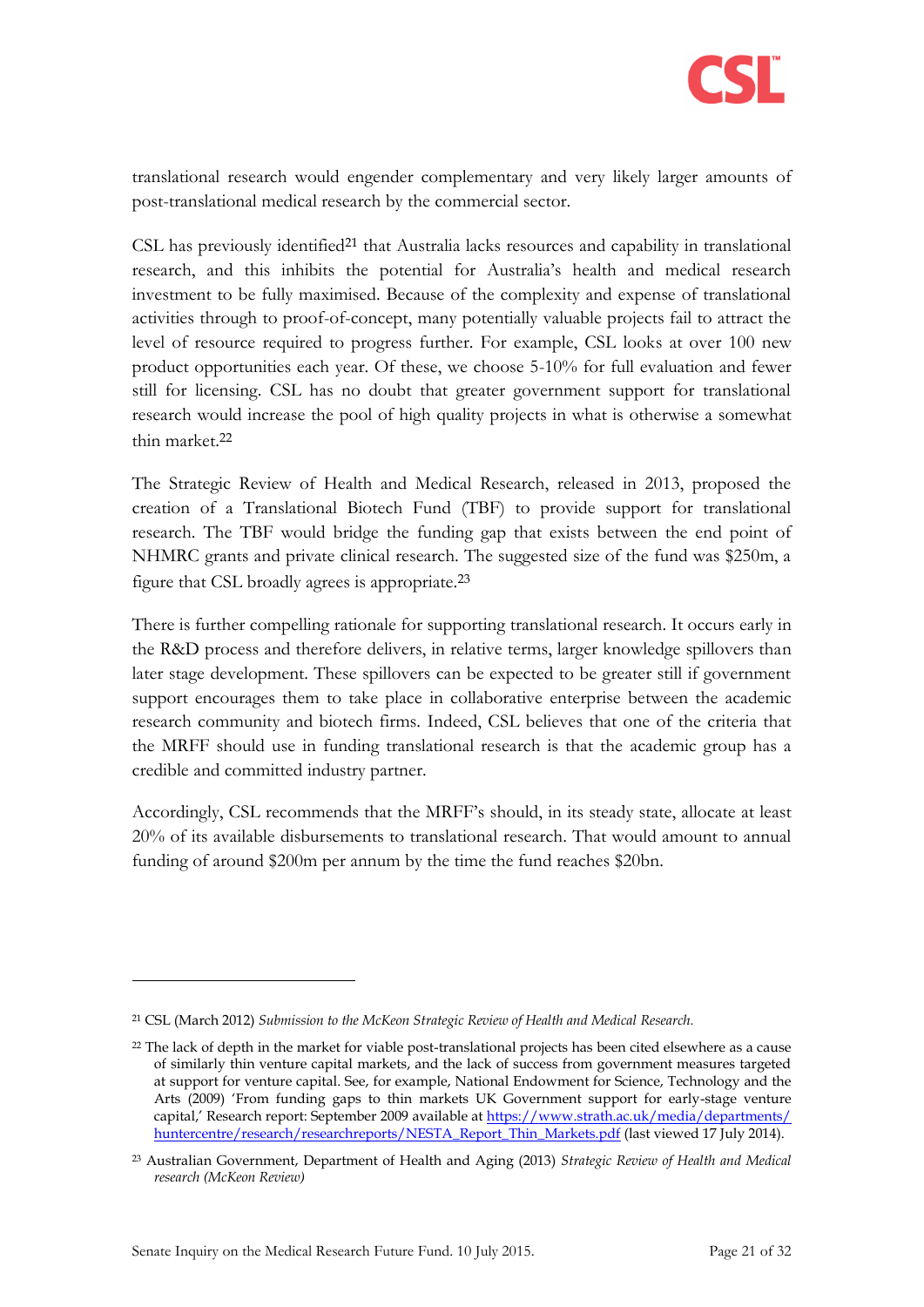

#### **4.2.1 Certainty of funding**

Translational research is the riskiest and most costly element of the medical research pathway prior to clinical development. As such, translational research tends not to take place if there is uncertainty over funding for its expected duration. CSL believes that the funding model that underpins the MRFF should enable it to offer the relatively large (say \$10m over the term of the translational research) and stable funding upon which translational research relies.

#### <span id="page-21-0"></span>**4.3. Funding the commercialisation of research and development**

CSL notes that the MRFF legislation proposes a number of different prospective targets for funding, including corporations. Furthermore, the *Bill* defines medical innovation to include the 'commercialisation of medical research'.

Commercialisation is an essential stage in the development of new medicines. It describes the process of taking to the marketplace prospective products for which much of the technical risk has been resolved. Australia does not have a strong record of commercialising its R&D base, and this is a frequently expressed concern from, amongst other, the CSIRO, the Chief Government Scientist, and the Ministers of Industry, Innovation and Science. This has spawned piecemeal measures aimed at 'commercialising' Australia's research, with varying but generally limited effectiveness.

Commercialisation should largely be funded and undertaken by businesses because there are few knowledge spillovers and most of the economic gains accrue to the businesses themselves. Australia's commercialisation difficulties are not, in CSL's view, primarily due to a lack of government support for commercialisation; CSL ascribes Australia lack of success to other factors, touched upon in section [5.4.](#page-27-0) 

Accordingly, CSL believes that the MRFF should be very cautious in supporting the commercialisation of research generally and the commercialisation of research by corporations specifically. There is a high risk that this type of funding will see no more success than previous commercialisation measures, and will in any case substitute for investment that businesses themselves should undertake. CSL does not therefore share the concern of some other commentators over proposed restriction on the MRFF funding for the commercialisation of medical research.<sup>24</sup>

<sup>24</sup> See, for example, News.com.au (Jun 2014) *Sienna Cancer Diagnostics and Benitec attack proposed use of government's \$20 billion medical research fund*, accessed 3 July 2015 at [http://www.news.com.au/finance/economy/sienna-cancer-diagnostics-and-benitec-attack-proposed](http://www.news.com.au/finance/economy/sienna-cancer-diagnostics-and-benitec-attack-proposed-use-of-governments-20-billion-medical-research-fund/story-fn84fgcm-1226941785144)[use-of-governments-20-billion-medical-research-fund/story-fn84fgcm-1226941785144](http://www.news.com.au/finance/economy/sienna-cancer-diagnostics-and-benitec-attack-proposed-use-of-governments-20-billion-medical-research-fund/story-fn84fgcm-1226941785144)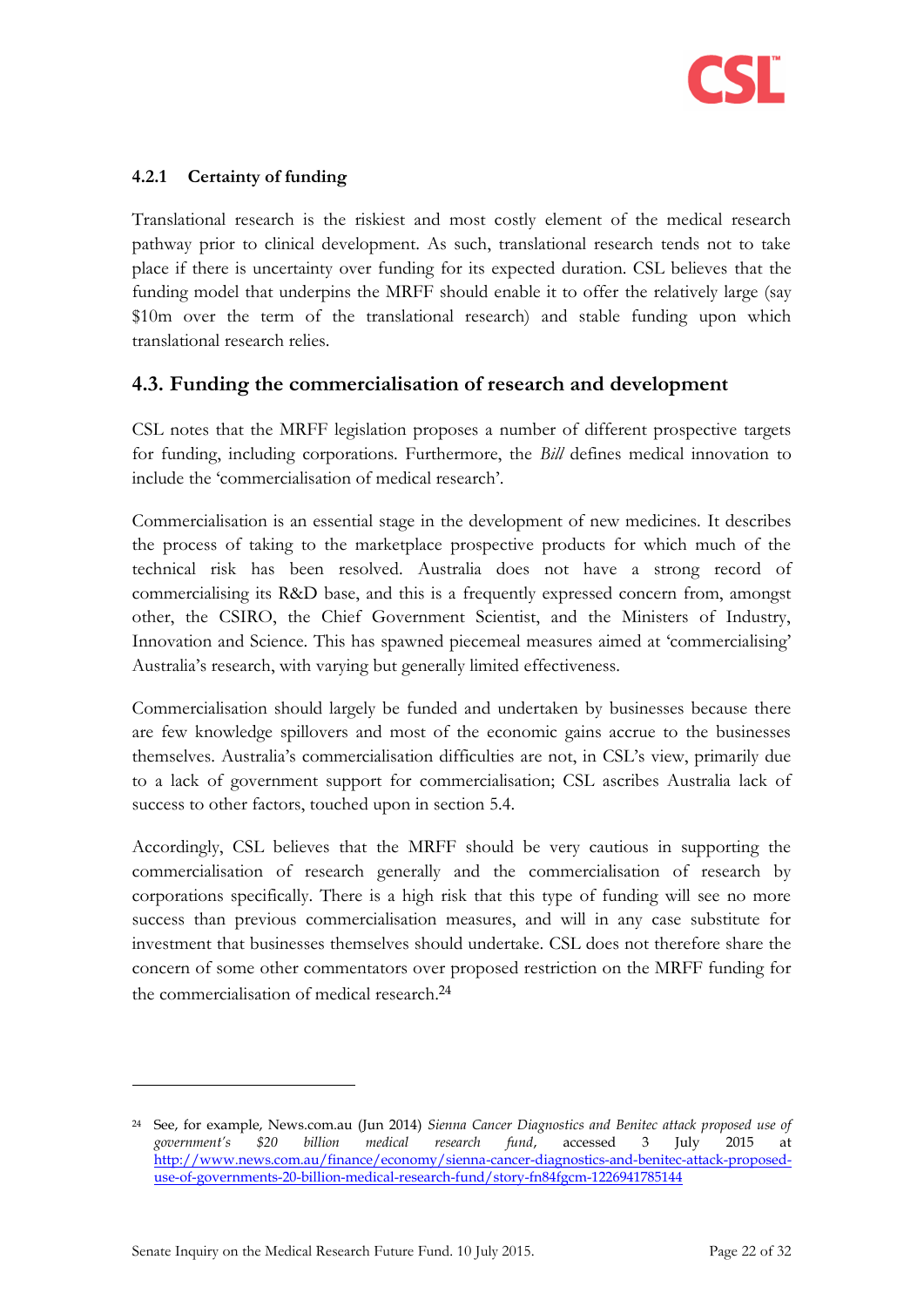

## <span id="page-22-0"></span>**4.4. Respective funding roles of the MRFF and NHMRC**

The proposed governance arrangements for the MRFF are set out in [Figure 6.](#page-22-1) Governance centres on an expert Australian medical research Advisory Board with appropriate expertise responsible for developing and publishing MRFF's strategy (on a five year basis) and priorities (on a two year basis).

#### <span id="page-22-1"></span>**Figure 6. MRFF governance and disbursement arrangements**



CSL considers that five year intervals are appropriate for a funding body that is capable of providing longer-term funding. Decision-making mechanisms for the disbursement of funds from the MRFF will then be linked to the outlined strategy and priorities. As a prelude to forming its strategy, CSL would expect the Advisory Board to consult interested and expert parties in addition to having regard to NHMRC's national strategy.

While CSL recognises that the MRFF is a new initiative, it represents an opportunity to establish a funding source based on a substantial investment fund. It should therefore be able to support relatively long-term research teams and projects with stable funding commitments not subject to the short-term budget imperatives. In this light, CSL believes there are benefits in maintaining the complementarity between the MRFF and the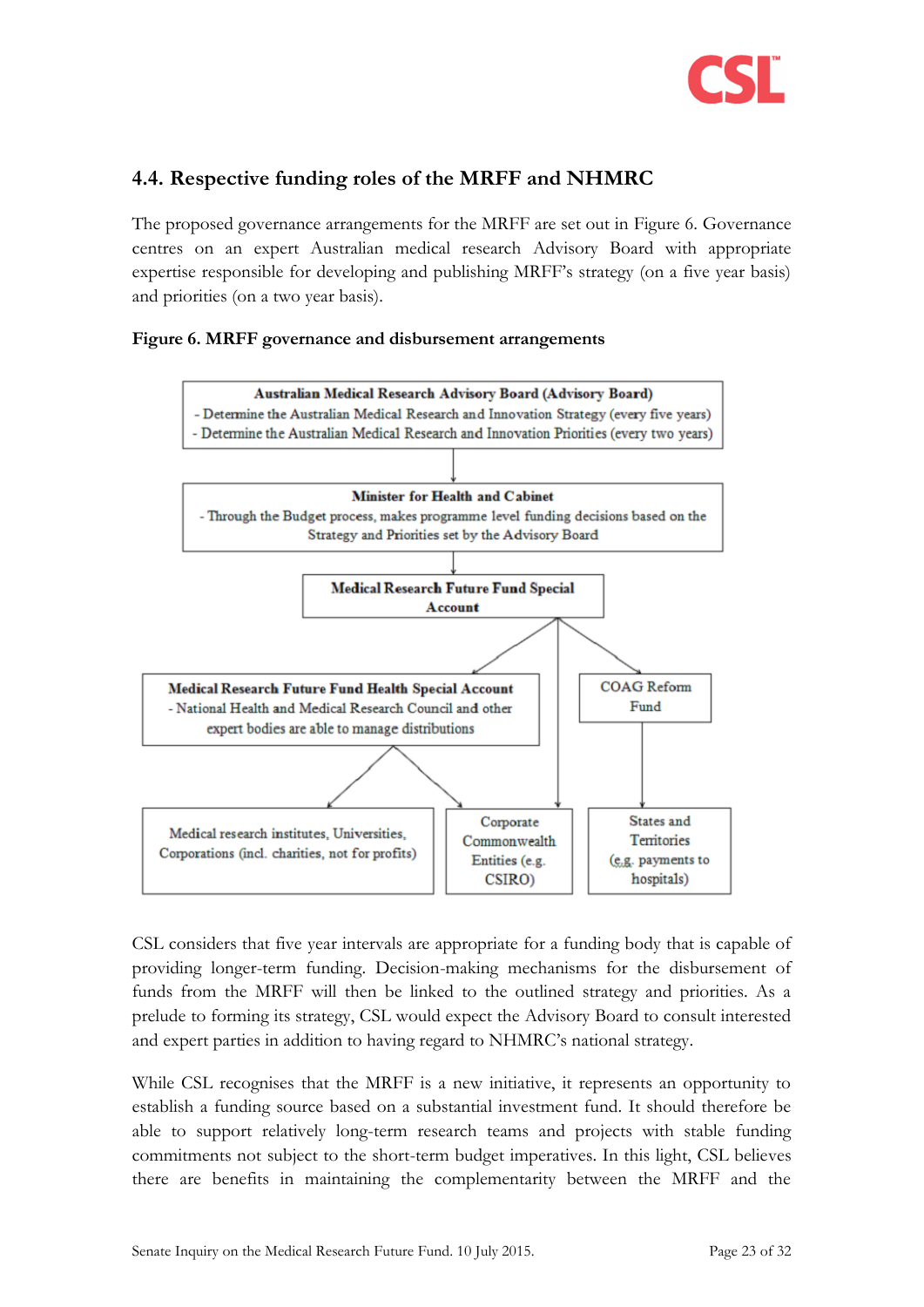

NHMRC such that the fund is not seen as and does not in practice become merely an arm of the NHMRC.

A number of research groups and public bodies expressed the view that the NHMRC would be the best body to administer it; CSL does not agree with this position. The governance model in which the expertise of the NHMRC is brought to bear through its *ex officio* membership of the Advisory Board is a better mechanism for ensuring that the MRFF and NHMRC operate in a complementary fashion while capitalising on their respective skills and experience.

CSL is somewhat concerned with the authority given the Finance Minister to debit the fund in favour of payments to the NHMRC. CSL recognises that this power would be subject to the direction of the Health Minister and would need to be consistent with the Strategy and Priorities. We also recognise the competencies of the NHMRC and other expert bodies in allocating funds to individual projects. Nevertheless CSL is concerned that this will have the practical result of coalescing the two sources of medical research funding.

CSL also notes that the legislation proposes to support a wide range of different mechanisms for distributing funds including, for example,

…through the COAG Reform Fund, to States and Territories in order to support medical research infrastructure development. This may involve supporting infrastructure projects by hospitals, health services, universities or collaborative projects between state governments and medical research institutes. MRFF funding may also be made available to a Corporation. This could involve supporting research into the development of medicines or medical technologies (including personal health technologies) for commercial use.<sup>25</sup>

In each case 'the funding would only be available to the extent that the programmes are consistent with the Strategy and Priorities for medical research and innovation.' Nevertheless CSL is concerned that the practical result of this breadth of avenues is that the MRFF will end up meeting shortfalls in government funding to the medical sector that should properly be considered non-discretionary.

To mitigate these risks, CSL recommends that the Advisory Board be required to prepare a report every second year, attached to the Health Minister's report to Parliament, on compliance of disbursements with the MRFF's strategy and priorities, setting out how their disbursements have complemented rather than substituted for other relevant funding bodies.

<sup>25</sup> Supplementary Explanatory Memorandum, 5.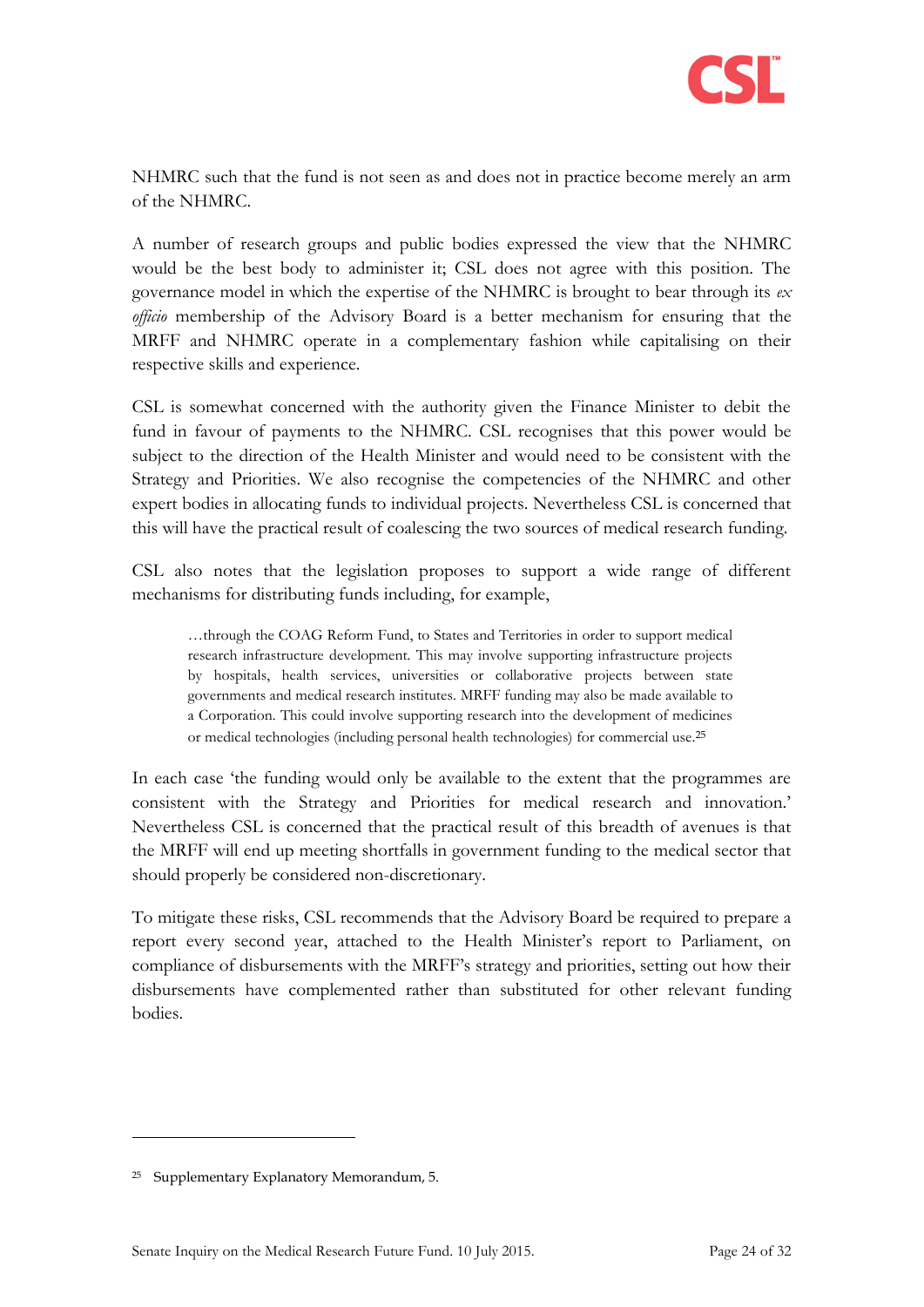

## <span id="page-24-0"></span>**5. Implications for government support**

For the reasons set out in section [3 above,](#page-15-0) there are compelling grounds for government funding of R&D both generally, and specifically through the introduction of the MRFF. The Productivity Commission in its review of public support for innovation concluded that government support for business innovation was justified when it did so, and when that support resulted in additional R&D being undertaken.<sup>26</sup> CSL concurs with that view.<sup>27</sup>

CSL welcomes the MRFF which promises to substantially raise the value of Australia's medical research to the community. It should be considered, we believe, from a broader policy perspective comprising five main components.

#### <span id="page-24-1"></span>**5.1. Growth in the provision of basic science**

Australia is at the world forefront in a number of areas of research in biological and human health research. This expertise has developed in part as a result of State and Commonwealth Government funding of basic science through the university system and the research institutes.

Basic science gives rise to substantial spillovers, which can be inter-generational in nature. Accordingly, basic science is likely to be under-supplied in the absence of government support. On that basis, government expenditure targeted at basic science is likely to remain highly productive and should remain a priority. The primary value of basic science derives not from the commercial value of individual projects, but from the foundations it lays for future research.

#### **5.1.1 Skilled scientists**

-

The biotech sector relies upon Australian universities and medical research institutes for its skilled Australian workforce. CSL would therefore welcome funding models for university science and technology that ensure the sector has a rich source of highly qualified scientists and engineers for both research and the work force. We also believe that Australia benefits from Australian trained scientists working in overseas markets. Most Australian scientists

<sup>26</sup> Productivity Commission Research Report (9 March 2007) *Public Support for Science and Innovation*.

 $27$  For a more detailed discussion of the nature of the market failures that arise in R&D and the appropriate government responses to those failures see CSL (July 2014) *CSL Submission to the Senate Reference Committee Inquiry into Australia's Innovation System*. CSL has also addressed this issue in earlier public submissions including CSL (December 2006) *Submission to the Productivity Commission Research Study into Public Support for Science and Innovation in Australia*; CSL (April 2008) *Submission to the Review of the National Innovation System*; CSL (September 2008) *Response to the Review of the National Innovation System*; CSL (September 2009) *Response to Treasury's Consultation Paper "The new research and development tax incentive"* and CSL (March 2012) *Submission to the McKeon Strategic Review of Health and Medical Research*.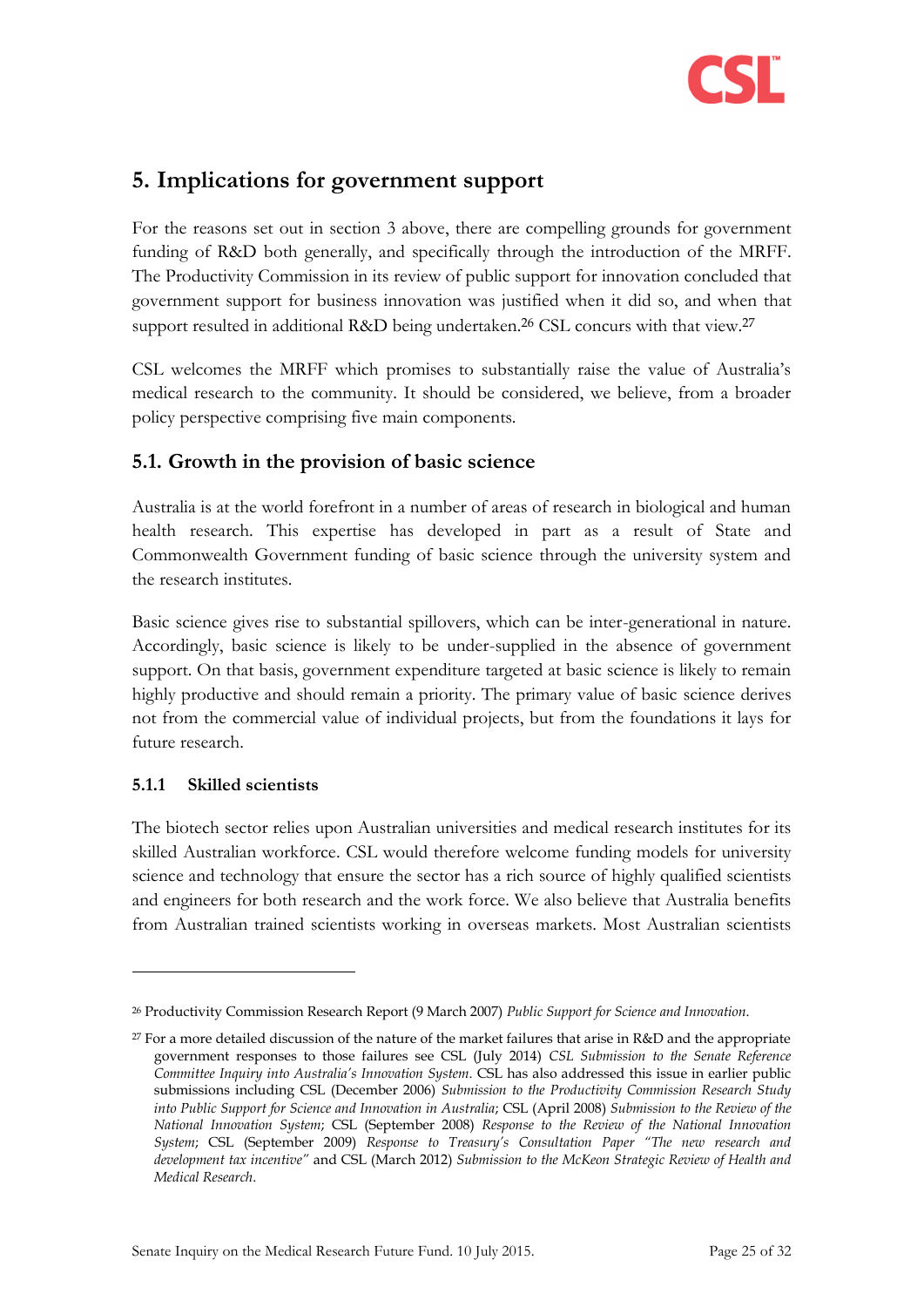

that work overseas choose to return to Australia at some stage in their career (often for family or lifestyle reasons), and return better trained and with valuable experience.

#### **5.1.2 Access to IP and technology**

CSL maintains its centre of excellence in early stage R&D in Australia in large part because of the high quality of IP that Australian institutions generate. CSL does not just benefit by acquiring patentable targets and molecules, but also from technologies independent of these such as new experimental processes and paradigms.

Continued and enhanced government support for Australian universities and medical research institutes would, in CSL's view, increase the supply of these essential inputs to biotechnology innovation, generating further knowledge spillovers, and further enhancing Australia's innovation system.

#### <span id="page-25-0"></span>**5.2. Translational research**

Australia lacks resources and capabilities in translational research, and this inhibits the potential for Australia's health and medical research investment to be fully maximised. The role and importance of translational research are addressed in section [4.2](#page-19-0) above. In CSL's view government funding plays a crucial role in this stage of the research cycle as medical research transitions from the academic sector into business. We identify this as a key role for the MRFF.

#### <span id="page-25-1"></span>**5.3. Business support for R&D**

Governments in Australia have supported business R&D in the medical and pharmaceutical area through R&D tax offsets and by the provision of grants and direct funding.

#### **5.3.1 The R&D tax offsets**

R&D tax offsets provide the primary means of government support for private sector R&D in Australia. The 40% offset, for which CSL has in the past been eligible, has been a valuable source of support for CSL's Australian R&D, particularly in the area of new product development.

Ideally, government support for R&D should be confined to R&D that produces spillovers and that will increase as a result of the assistance. As a practical matter, it would not be sensible to appraise each business claim using these criteria. Since CSL believes that most business R&D produces some spillovers benefits (although these typically decline as the development moves close to market), the 45% refundable R&D tax offset for smaller firms and the 40 per cent non-refundable tax offset to larger firms (with no cap) represent a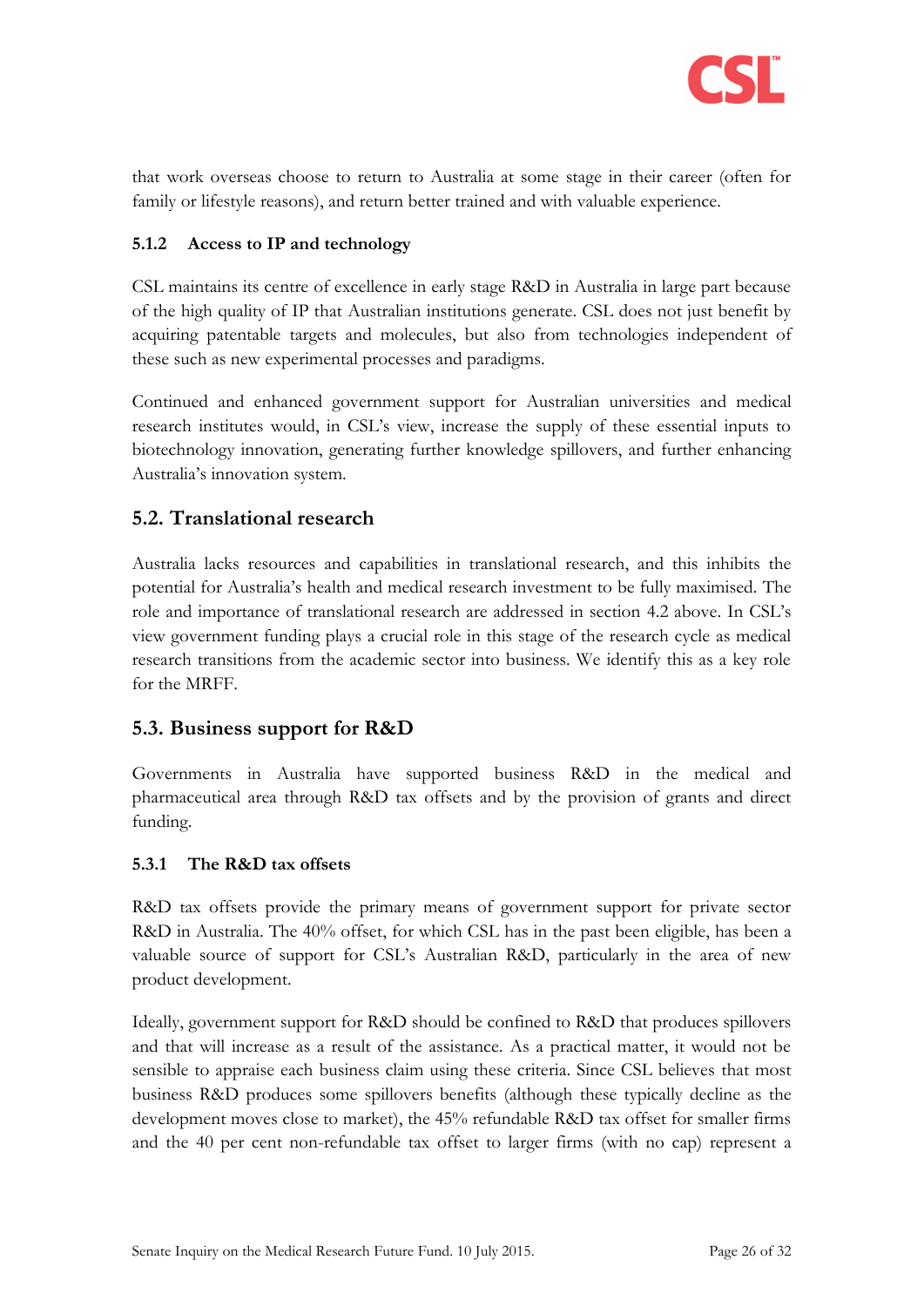

reasonable balance that encourages R&D without an overly proscriptive definition of R&D activity.<sup>28</sup>

CSL is therefore concerned that the Tax *Superannuation Laws Amendment (2015 Measures No.3) Bill 2015* proposes to drop the refundable tax offset from 45% to 43.5% and the non-refundable tax offset from 40% to 38.5%, capped at \$100m of expenditure. In CSL's view, these measures are inapt given the importance of R&D to economic growth. CSL is equally concerned that the continual review of and changes in R&D support arrangements makes long-term business investment in R&D more risky than it need be, making Australia a less attractive location for such investment.

In CSL's view, the aggregate level of expenditure in the Australian economy on R&D is already low by OECD standards, and lower than is needed to meet Australia's aspirations of becoming a leading innovative economy. Private sector R&D is essential to this goal. Weaker incentives for private sector investment in R&D, for example by reducing R&D tax offset and making future support for business R&D less certain, frustrates this goal. In the medical research sector, weaker incentives for business R&D will make Australian firms more reluctant to take forward promising medical research projects, weakening the overall medical research chain.

#### **5.3.2 Direct support for investments**

-

In 2008 the Pharmaceutical Industry Strategy Group ('PISG'), chaired by the then CEO of CSL, recommended 'a strategic investment fund program that would provide Government co-investment in strategic industry projects that transition the industry to a sustainable position and deliver enduring net benefit to Australia.<sup>29</sup>

CSL has received substantial support from State and Commonwealth governments that are similar to the support arrangements recommended by PISG, for example the Biotechnology Manufacturing and Privigen (immunoglobulin) Manufacturing facilities at Broadmeadows and the Biopharmaceutical Formulation Centre at Parkville. Some of these projects were 'footloose' in the sense that CSL had options to locate them at overseas sites (discussed in more detail in the following section). Collectively, these facilities enhance the Melbourne biotech cluster with enhanced R&D, biological manufacture and enhanced regulatory compliance skills, all of which can be expected to deliver significant spillover benefits over and above the benefits that CSL itself derives from them.

<sup>28</sup> CSL believes that increasing the quantum of overseas expenditure eligible for the offsets would enhance the effectiveness of the concession by increasing incentives to undertake later stage development and commercialisation from Australia.

<sup>29</sup> Pharmaceuticals Industry Strategy Group Final Report/December 2008 (Commonwealth of Australia 2009).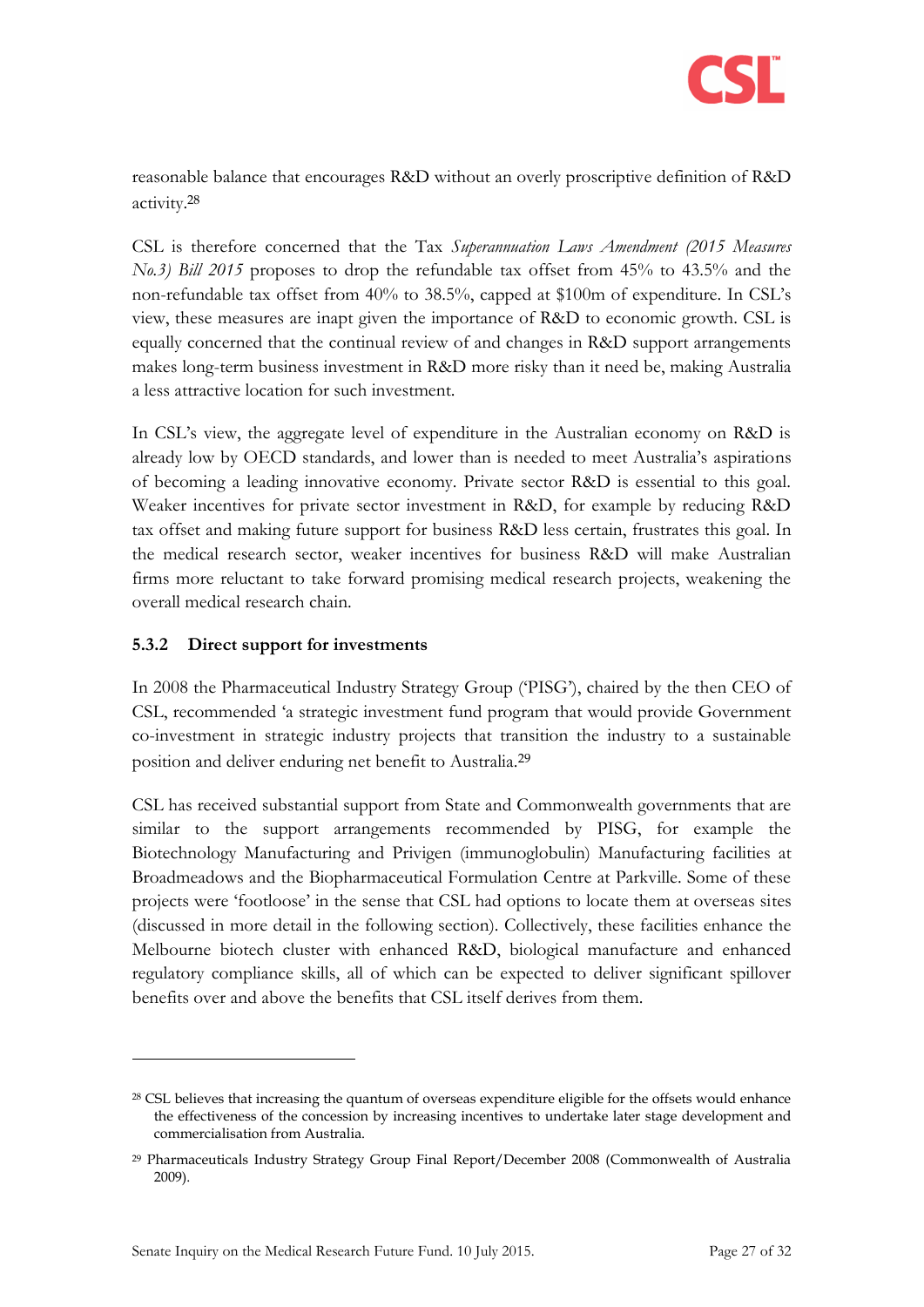

## <span id="page-27-0"></span>**5.4. Lack of competiveness as a location for commercialisation**

In CSL's experience, Australia is not a competitive location from which to undertake the commercial development (including the advanced manufacturing) of products, even when those are derived to a significant degree from Australian research and development.

Australia has policy goals aimed at commercialisation of the results of its research base and has developed some notable pockets of success, but has yet to develop specialist globally competitive enterprises to replace traditional manufacturing. By and large, Australia is not an integral part of global supply chains. This is a frequent lament in Australia, from the CSIRO, the Chief Government Scientist, and the Ministers of Industry, Innovation and Science. This has spawned piecemeal measures aimed at 'commercialising' Australia's research, with varying but generally limited effectiveness. Advanced manufacturing in Australia, which is the key indicator of successful commercialisation of innovative products such as new medicines, has lagged the economy as a whole and, over the last five years or so, failed to add new jobs to the economy.<sup>30</sup>

One of the larger impediments to commercialisation of Australia's research base is Australia's uncompetitive corporate tax rate compared to its OECD peers. Australia's effective tax rate of 25.9% was the equal  $7<sup>th</sup>$  highest in the OECD in 2013, above that of Italy (24.5%), Germany (24.4%) and Canada (18.6%). It has one of only seven effective marginal corporate tax rates for large businesses that has remained unchanged since 2005.

Countries such as the UK, US, Germany, Switzerland, Ireland and Singapore have non-tax attributes that make them desirable locations for the advanced manufacture of novel products, such as availability of skilled staff and closeness to major markets. Some also have considerably lower effective corporate tax rates than Australia, often no higher than 10%. By way of example, since 2013, the UK has reduced its corporate tax rate to 20% and has established a lower 10% rate for income derived from eligible patents under the so called 'Patent Box' tax concession, which would apply to most products of medical research.

CSL believes<sup>31</sup> that a preferential advanced manufacturing tax offering a lower corporate tax to advanced manufacturing derived from Australian research would be the single most effective measure in addressing the commercialisation challenge, and could be established without a substantial drain on government revenues.

<sup>&</sup>lt;sup>30</sup> Department of Industry 'Australian Industry Report 2014' http://www.industry.gov.au/industry [/Office-of-the-Chief-Economist/Publications/Documents/Australian-Industry-Report.pdf](http://www.industry.gov.au/industry%20/Office-of-the-Chief-Economist/Publications/Documents/Australian-Industry-Report.pdf) October 2014

<sup>31</sup> See CSL (June 2015) *CSL submission to the Treasury in response to the "Re:think" tax discussion paper*.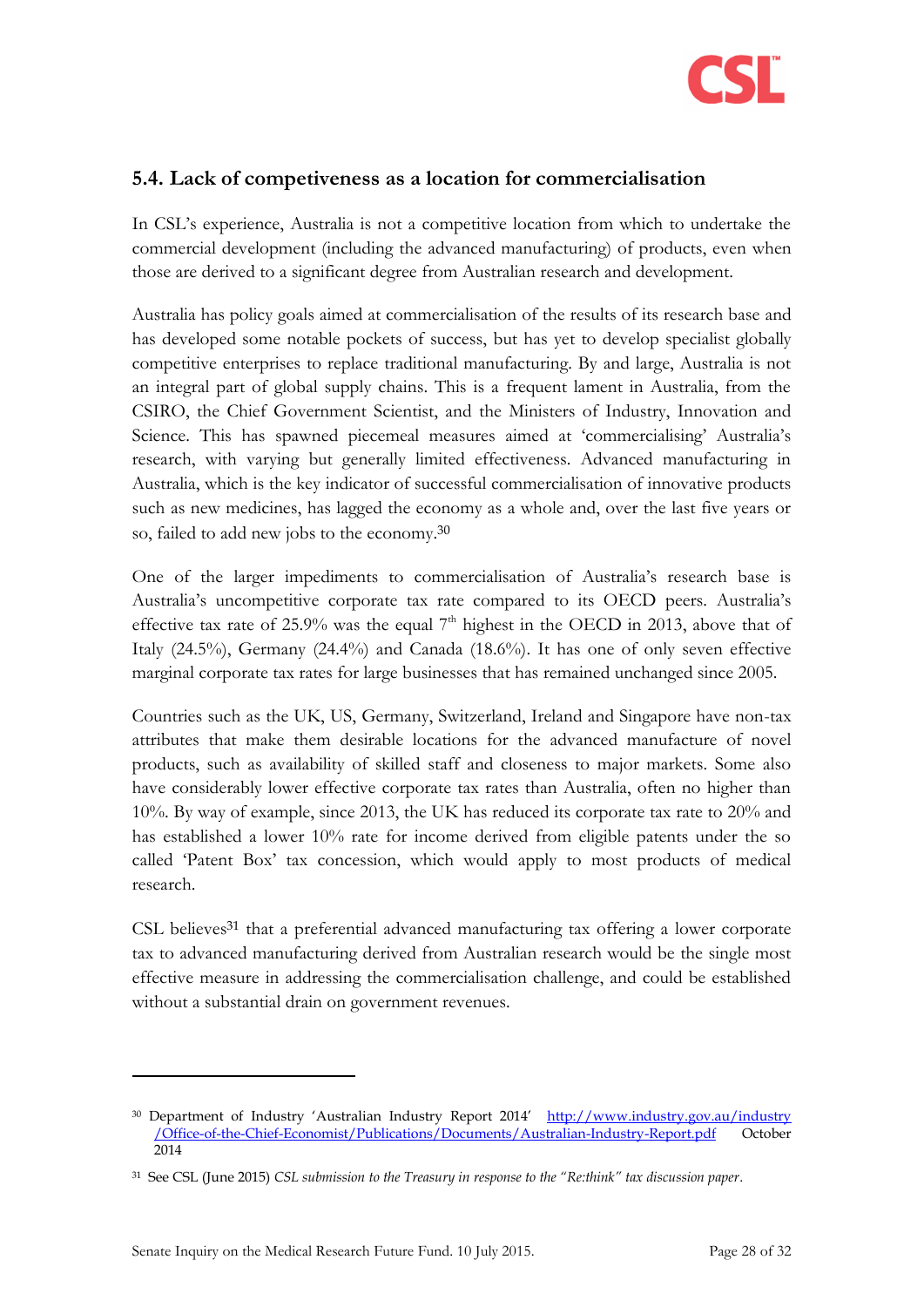

### <span id="page-28-0"></span>**5.5. Implications for the MRFF**

The medical research sector in Australia is successful given the small share of GDP that it represents. CSL believes that government policy, tailored to the realities of medical research that aims to develop new medicines and new health practices could substantially raise the value of the sector to the Australian economy, and in so doing improve the health and wellbeing of the Australian community. [Figure 7](#page-29-0) provides a stylistic summary of government policy as it might apply to the medical research and development supply chain:

- state and Commonwealth governments continue to be the most important source of funds for education, basic science and basic research, to provide the basic building blocks upon which more targeted research relies and to ensure that there is a sufficient supply of skilled graduate scientists;
- governments also have the predominant funding role in the pre-translational stage of development (which the NHMRC refers to as the 'Create' stage);
- the MRFF, while not exclusively directed at translational research can best enhance medical research in Australia by increasing the amount of translational research undertaken in Australia, complementing existing funding;
- an increasing role for private sector actors in the clinical development phase of medical research and development, with continued support through the R&D tax offset in recognition of the spillovers in this stage;<sup>32</sup> and
- measures, such as an advanced manufacturing tax to improve the competitiveness of Australia as a location for commercialisation of its research base, which would have the additional benefit of fostering greater commercial interest in the earlier stages of medical R&D.

<sup>&</sup>lt;sup>32</sup> Recognising the need for some support for clinical trials from sources such as the NHMRC where there is medical need but a lack of commercial commitment.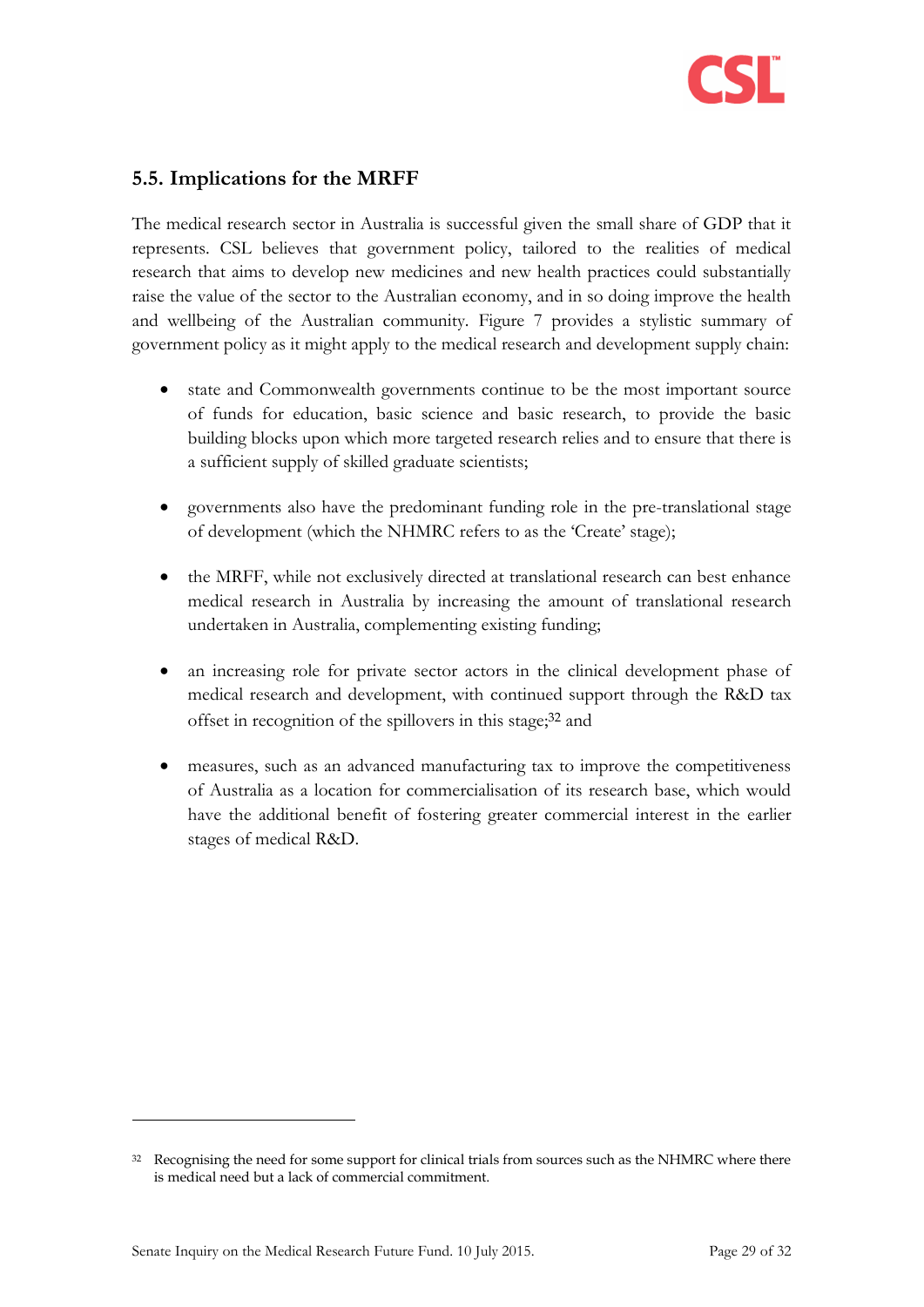



#### <span id="page-29-0"></span>**Figure 7. Tailored policy towards the medical R&D**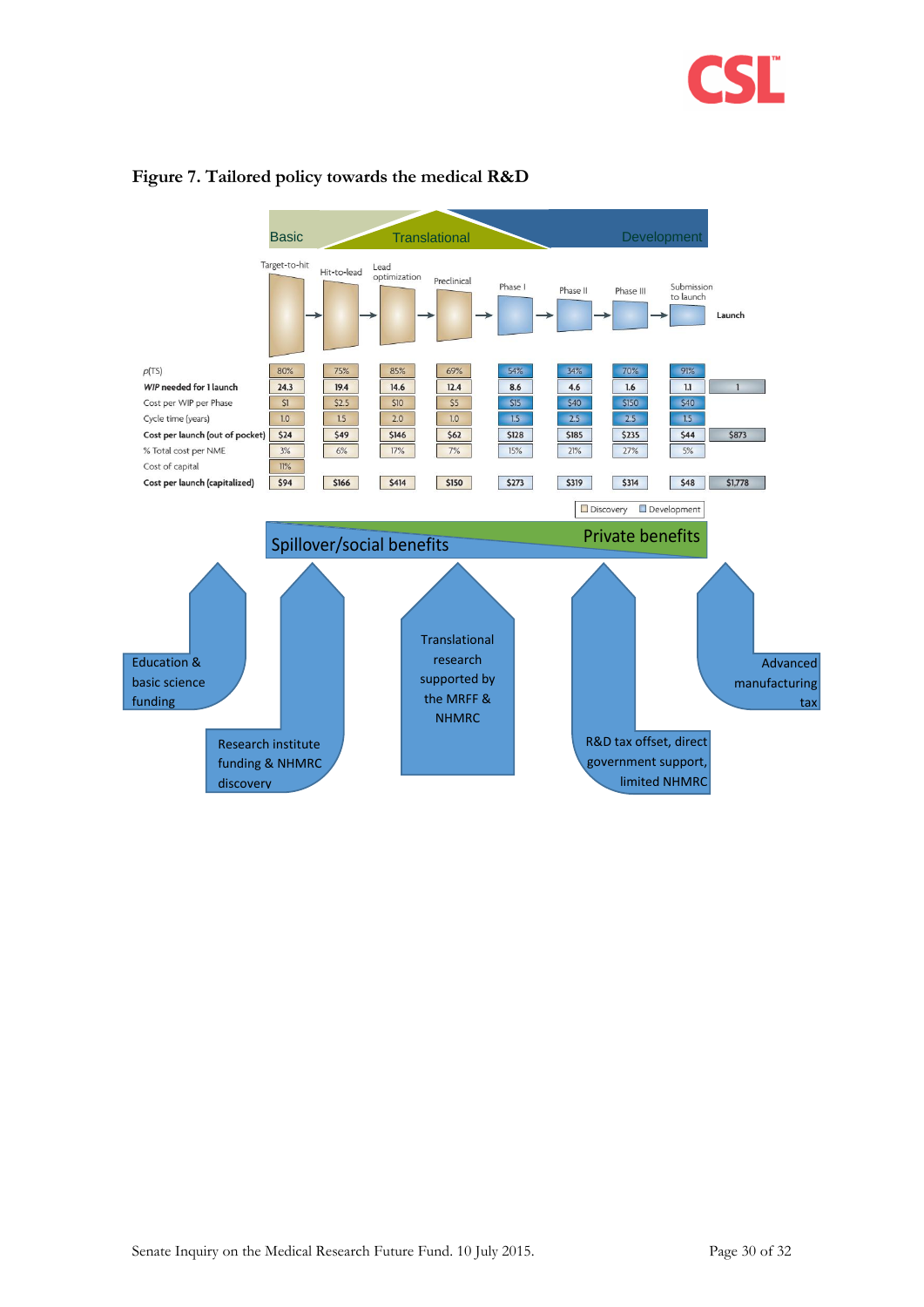

# <span id="page-30-0"></span>**6. Conclusions**

In May 2015, the Commonwealth Government proposed to establish the MRFF, designed to provide a significant and stable supply of funding for medical research in Australia.

CSL is a wholehearted supporter of the MRFF initiative which represents a visionary measure that could substantially enhance the medical research sector in Australia. It will increase the value of the Australian medical and pharmaceutical sectors to the Australian economy, and enhance the health and wellbeing of the community.

The MRFF has the potential to significantly enhance this sector by close to doubling government funding over the next decade. It should raise Australia's overall expenditure on medical research to around the average level of our OECD peers, close to the level of expenditure in the UK in terms of percentage of GDP.

CSL believes that medical research is disproportionately productive in economic, health and wellbeing terms and that Australia should therefore aspire to being well above the OECD average. There are, however, many calls on the public purse. This aspiration can therefore best be fulfilled if the MRFF is directed at translational research that is likely to recruit substantial additional and complementary research funding from the commercial sector. Accordingly, CSL recommends that the MRFF's should, in its steady state, allocate 20% of its available disbursements to translational research.

In terms of the specifics of the MRFF, CSL supports the proposed legislation. CSL recommends that the MRFF has a focus on projects that foster additional private sector investment in medical research, is cautious when it comes to funding commercialisation, and does not simply substitute for or become subsumed into other research funding bodies. The benefits that CSL perceives from the MRFF are dependent upon governments' continued commitment to funding existing avenues of support for medical research, not replacing them with the fund.

The MRFF should be seen as one component of a broader policy towards medical research and innovation. This should include funding for education and basic science, maintained funding for the NHMRC, increased funding for translational research through the MRFF, continued support for and commitment to business R&D by not eroding the current tax offsets, and urgent action to address Australia's lack of competiveness as a location for the manufacture of innovative products that derive from its research base.